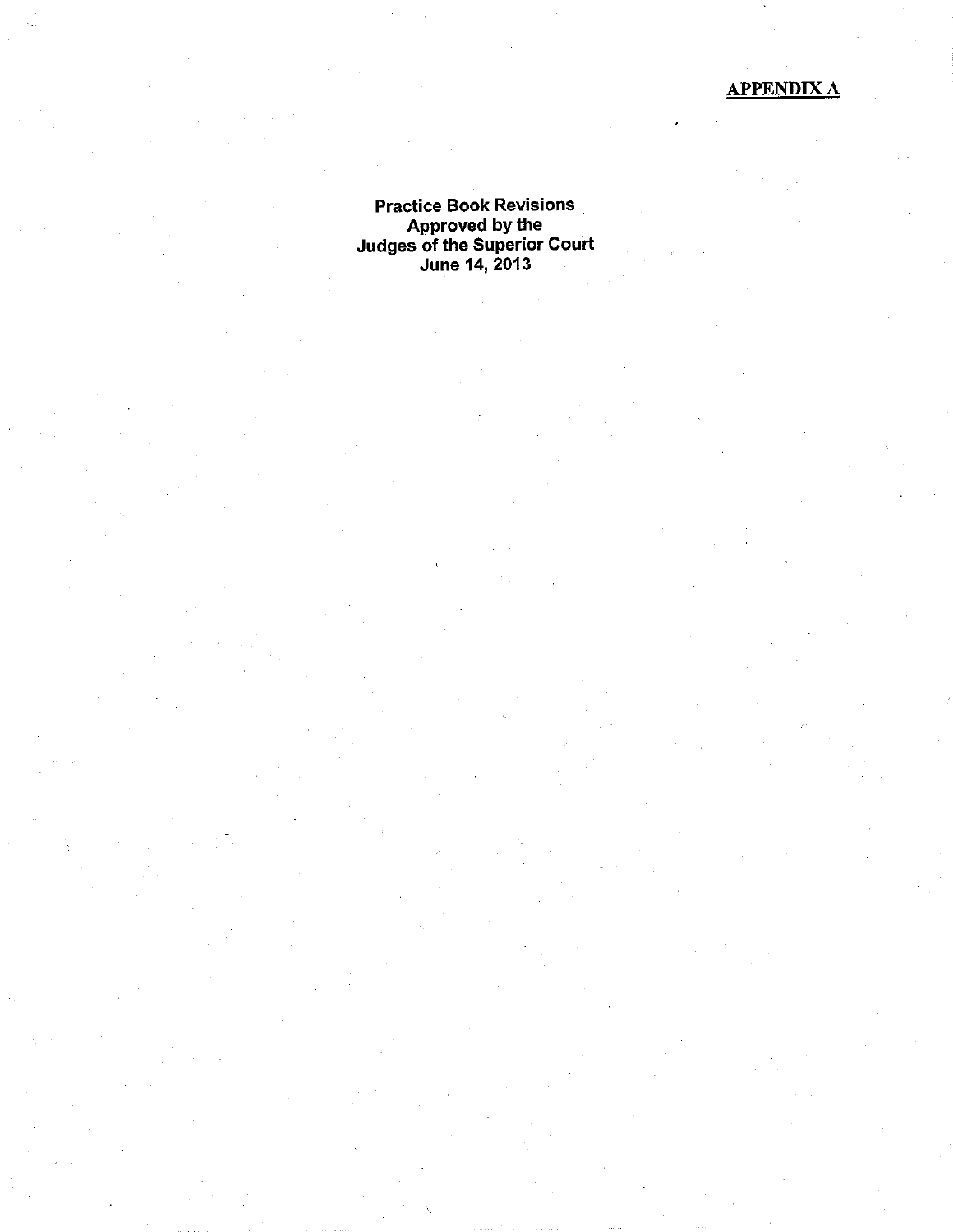## . PROPOSED AMENDMENTS TO THE RULES OF PROFESSIONAL CONDUCT

### Rule 1 .0. TerminologY

(a) "Belief" or "believes" denotes that the person involved actually supposed the fact in question to be true. A person's belief may be inferred from circumstances.

(b) "Client" or "person" as used in these Rules includes an authorized representative unless otherwise stated.

(c) "Confirmed in writing," when used in reference to the informed consent of a person, denotes informed consent that is given in writing by the person or a writing that a lawyer promptly transmits to the person confirming an oral informed consent. See subsection (f) for the definition of "informed consent." lf it is not feasible to obtain or transmit the writing at the time the person gives informed consent, then the lawyer must obtain or transmit it within a reasonable time thereafter.

(d) "Firm" or "law firm" denotes a lawyer or lawyers in a law partnership, professional corporation, sole proprietorship or other association authorized to practice law; or lawyers employed in a legal services organization or the legal department of a corporation or other organization.

(e) "Fraud" or "fraudulent" denotes conduct that is fraudulent under the substantive or procedural law of the applicable jurisdiction and has a purpose to deceive.

(f) "Informed consent" denotes the agreement by a person to a proposed course of conduct after the lawyer has communicated adequate information and explanation about the

 $\overline{2}$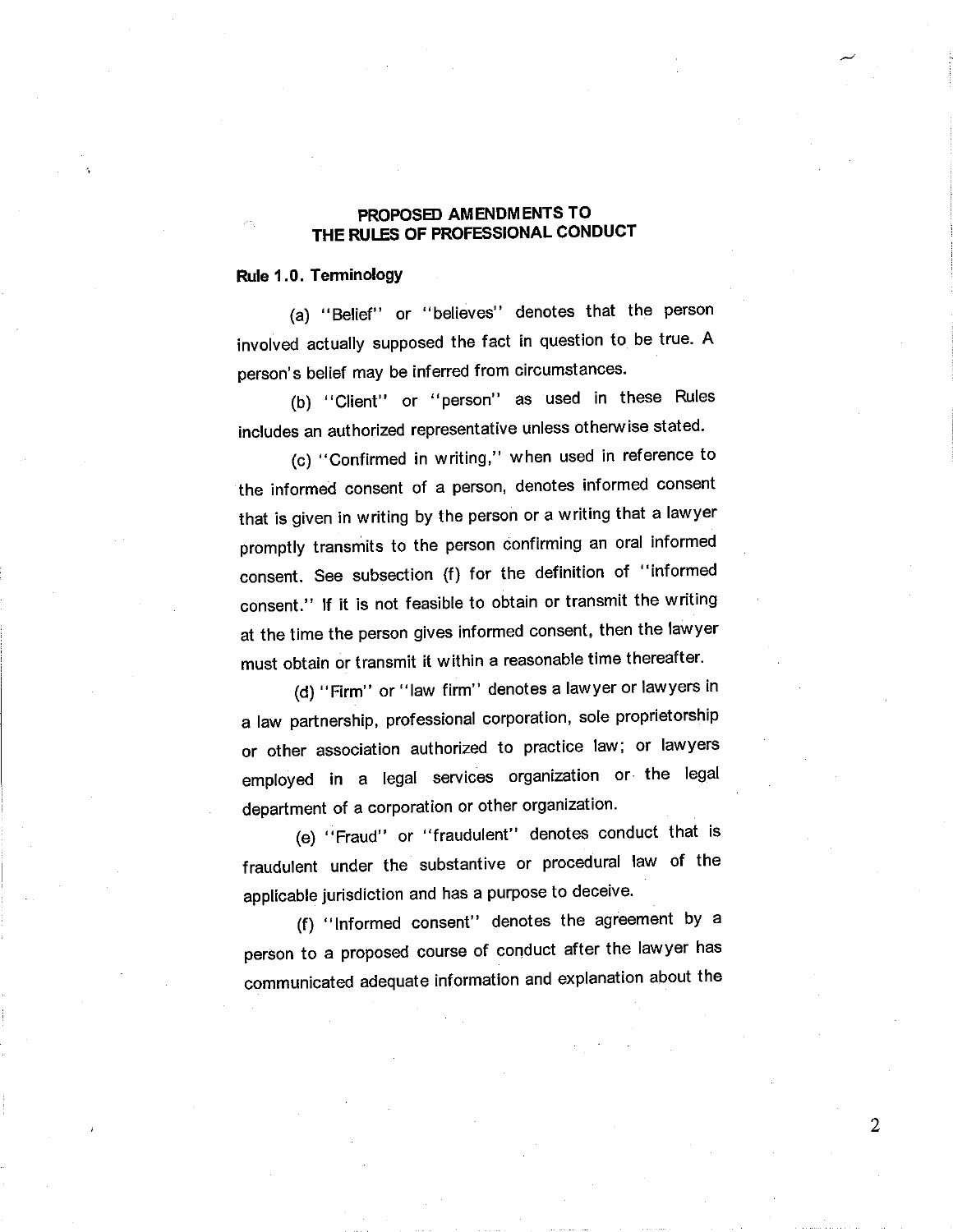material risks of and reasonably available alternatives to the proposed course of conduct.

(g) "Knowingly," "known," or "knows" denotes actual knowledge of the fact in question. A person's knowledge may be inferred from circumstances.

(h) " Partner" denotes a member of a partnership, <sup>a</sup> shareholder in a law firm organized as a professional corporation, or a member of an association authorized to practice law .

(i) " Reasonable" or "reasonably," when used in relation to conduct by a lawyer, denotes the conduct of <sup>a</sup> reasonably prudent and competent lawyer.

(j) "Reasonable belief" or "reasonably believes," when used in reference to a lawyer, denotes that the lawyer believes the matter in question and that the circumstances are such that the belief is reasonable.

(k) "Reasonably should know," when used in reference to a lawyer, denotes that a lawyer of reasonable prudence and competence would ascertain the matter in question.

(I) "Screened" denotes the isolation of a lawyer from any participation in a matter through the timely imposition of procedures within a firm that are reasonably adequate under the circumstances to protect information that the isolated lawyer is obligated to protect under these Rules or other law.

(m) "Substantial," when used in reference to degree or extent denotes a material matter of clear and weighty importance.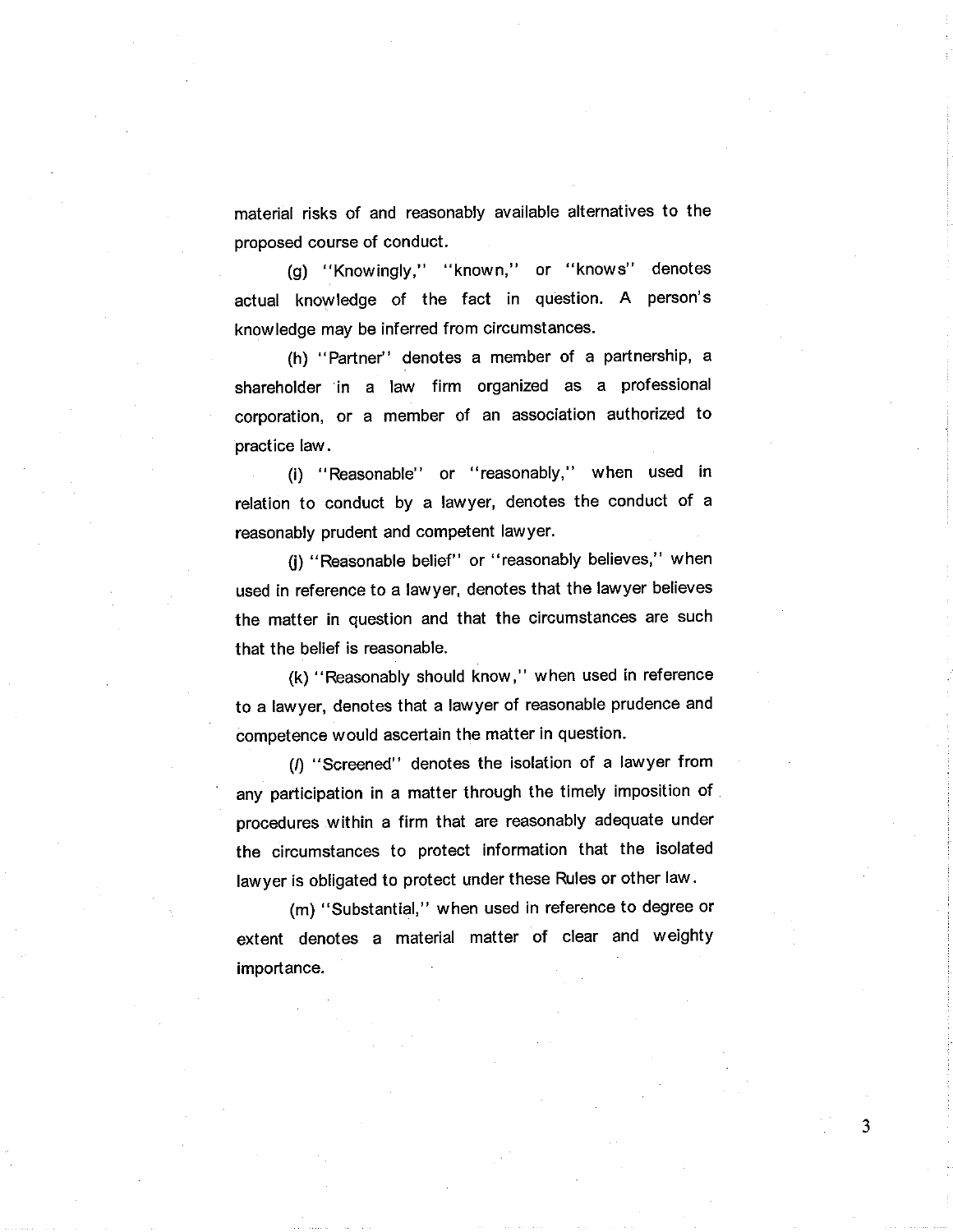(n) "Tribunal" denotes a court, an arbitrator in a binding arbitration proceeding or a legislative body, administrative agency or other body acting in an adjudicative capacity. A legislative body, administrative agency or other body acts in an adjudicative capacity when a neutral official, after the presentation of evidence or legal argument by a party or parties, will render a binding legal judgment directly affecting a party's interests in a particular matter.

(o) "Writing" or "written" denotes a tangible or electronic record of a communication or representation, including handwriting, typewriting, printing, photostatting, photography, audio or videorecording and [e-mail] electronic communications. A "signed" writing includes an electronic sound, symbol or process attached to or logically associated with a writing and executed or adopted by a person with the intent to sign the writing.

COMMENTARY: Confirmed in Writing. If it is not feasible to obtain or transmit a written confirmation at the time the client gives informed consent, then the lawyer must obtain or transmit it within a reasonable time thereafter. lf a lawyer has obtained a client's informed consent, the lawyer may âct in reliance on that consent so long as it is confirmed in writing within a reasonable time thereafter.

Firm. Whether two or more lawyers constitute a firm within paragraph (d) can depend on the specific facts. For example, two practitioners who share office space and occasionally consult or assist each other ordinarily would not be regarded as constituting a firm. However, if they present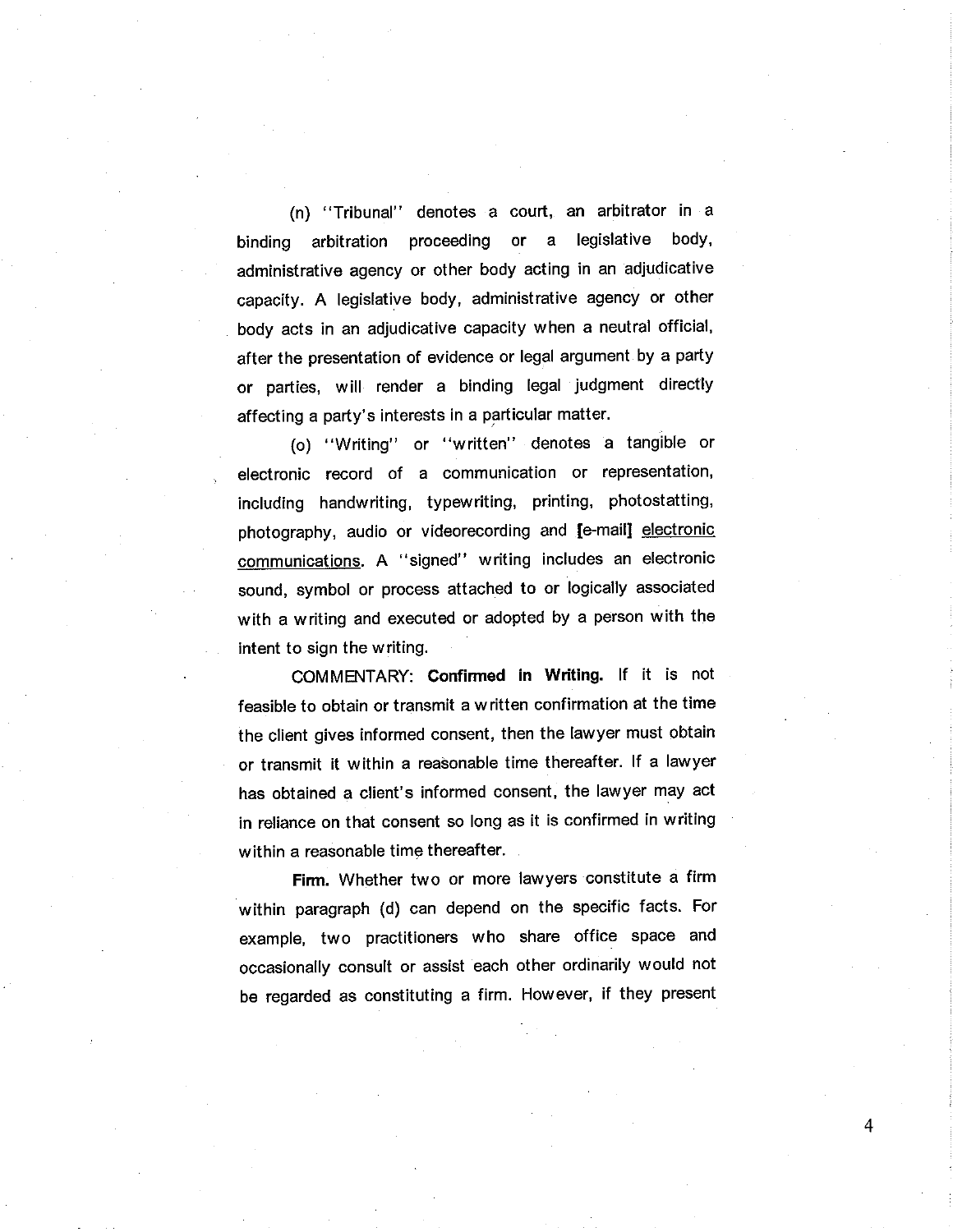themselves to the public in a way that suggests that they are a firm or conduct themselves as a firm, they should be regarded as a firm for purposes of the Rules. The terms of any formal agreement between associated lawyers are relevant in determining whether they are a firm, as is the fact that they have mutual access to information concerning the clients they serve. Furthermore, it is relevant in doubtful cases to consider the underlying purpose of the Rule that is involved. A group of lawyers could be regarded as a firm for purposes of the Rule that the same lawyer should not represent opposing parties in litigation, while it might not be so regarded for purposes of the Rule that information acquired by one lawyer is attributed to another.

With respect to the law department of an organization, including the government, there is ordinarily no question that the members of the department constitute a firm within the meaning of the Rules of Professional Conduct. There can be uncertainty, however, as to the identity of the client. For example, it may not be clear whether the law department of <sup>a</sup> corporation represents a subsidiary or an affiliated corporation, as well as the corporation by which the members of the department are directly employed. A similar question can arise concerning an unincorporated association and its local affiliates.

Similar questions can also arise with respect to lawyers in legal aid and legal services organizations. Depending upon the structure of the organization, the entire organization or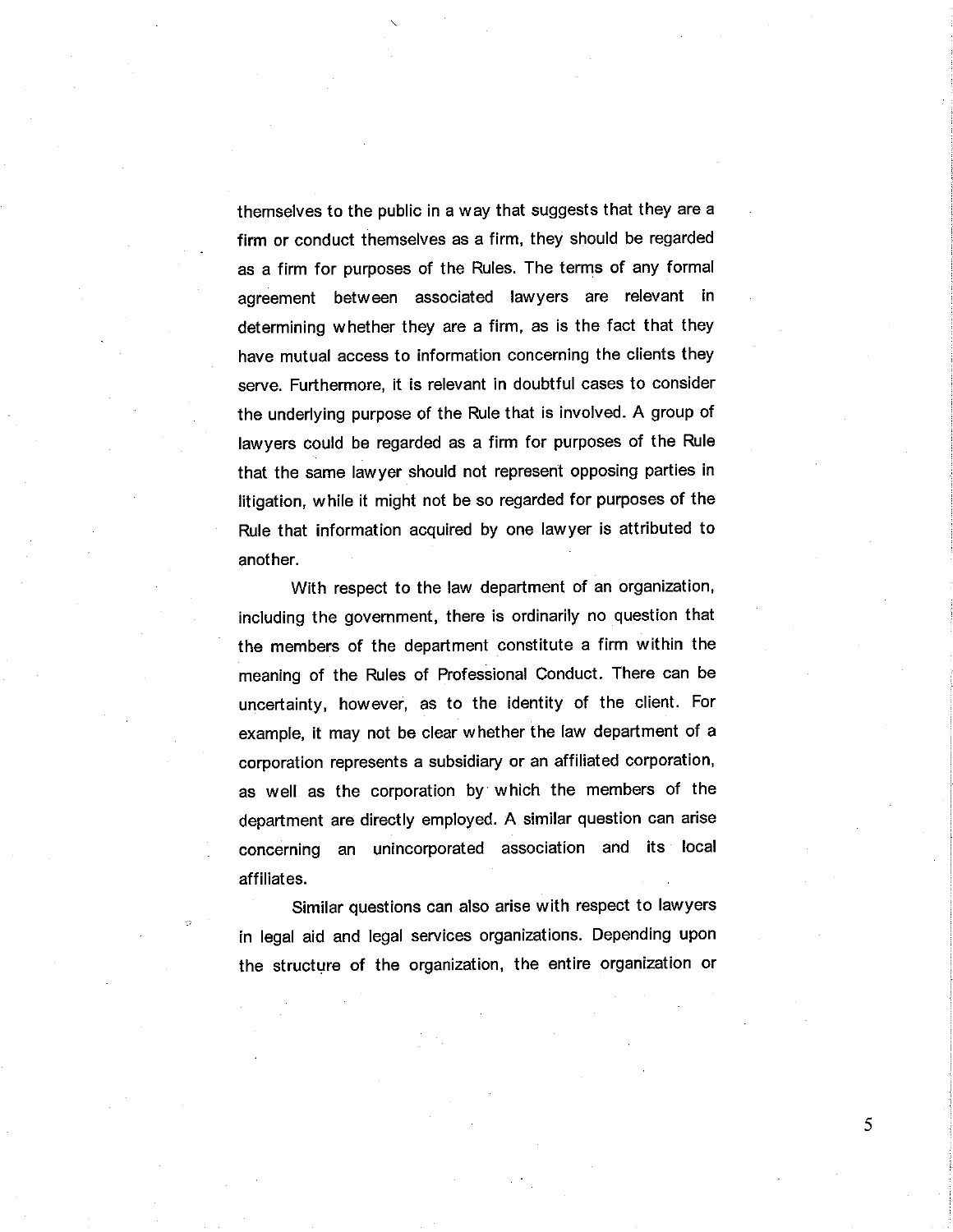different components of it may constitute a firm or firms for purposes of these Rules.

Fraud. When used in these Rules, the terms "fraud" or "fraudulent" refer to conduct that is characterized as such under the substantive or procedural law of the applicable jurisdiction and has a purpose to deceive. This does not include merety negligent misrepresentation or negligent failure to apprise another of relevant information. For purposes of these Rules, it is not necessary that anyone has suffered damages or relied on the misrepresentation or failure to inform.

lnformed Consent. Many of the Rules of Professional Conduct require the lawyer to obtain the informed consent of <sup>a</sup> client or other person (e.g., a former client or, under certain circumstances, a prospective client) before accepting or continuing representation or pursuing a course of conduct. See, e.g., Rules 1.2 (c), 1.6 (a) and 1.7 (b). The communication necessary to obtain such consent will vary according to the Rule involved and the circumstances giving rise to the need to obtain informed consent. The lawyer must make reasonable efforts to ensure that the client or other person possesses information reasonably adequate to make an informed decision. Ordinarily, this will require communication that includes a disclosure of the facts and circumstances giving rise to the situation, any explanation reasonably necessary to inform the client or other person of the material advantages and disadvantages of the proposed course of conduct and a discussion of the client's or other person's options and alternatives, ln some circumstances it may be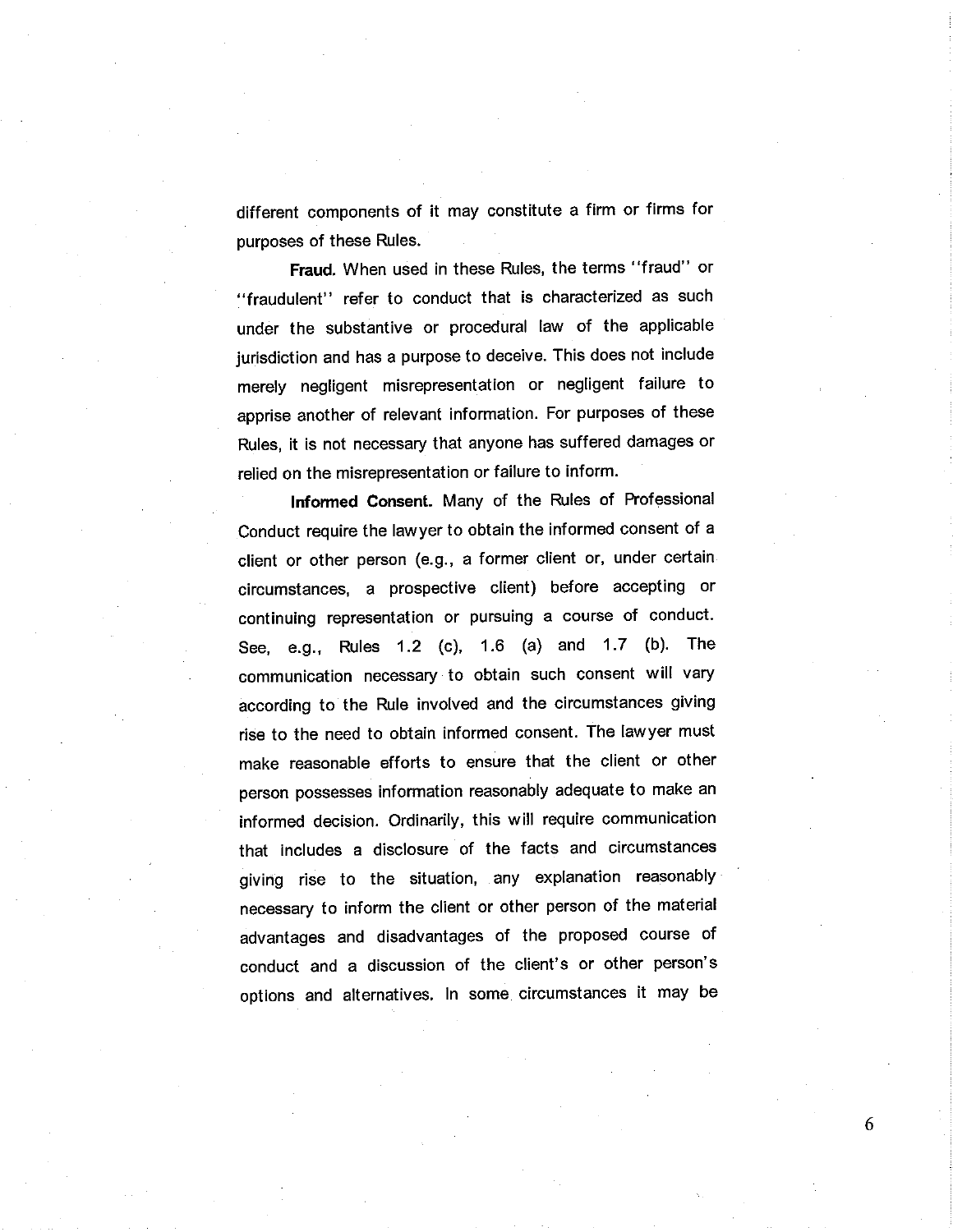appropriate for a lawyer to advise a client or other person to seek the advice of other counsel. A lawyer need not inform a client or other person of facts or implications already known to the client or other person; nevertheless, a lawyer who does not personally inform the client or other person assumes the risk that the client or other person is inadequately informed and the consent is invalid. In determining whether the information and exptanation provided are reasonably adequate, relevant factors include whether the client or other person is experienced in legal matters generally and in making decisions of the type involved, and whether the client or other person is independently represented by other counsel in giving the consent. Normally, such persons need less information and explanation than others, and generally a client or other person who is independently represented by other counsel in giving the consent should be assumed to have given informed consent.

Obtaining informed consent will usually require an affirmative response by the client or other person. ln general, <sup>a</sup> lawyer may not assume consent from a client's or other person's silence. Consent may be inferred, however, from the conduct of a client or other person who has reasonably adequate information about the matter. A number of Rules require that a person's consent be confirmed in writing. See Rules 1.7 (b) and 1.9 (a). For a definition of "writing" and "confirmed in writing," see subsections (o) and (c). Other Rules require that a client's consent be obtained in a writing

 $\overline{7}$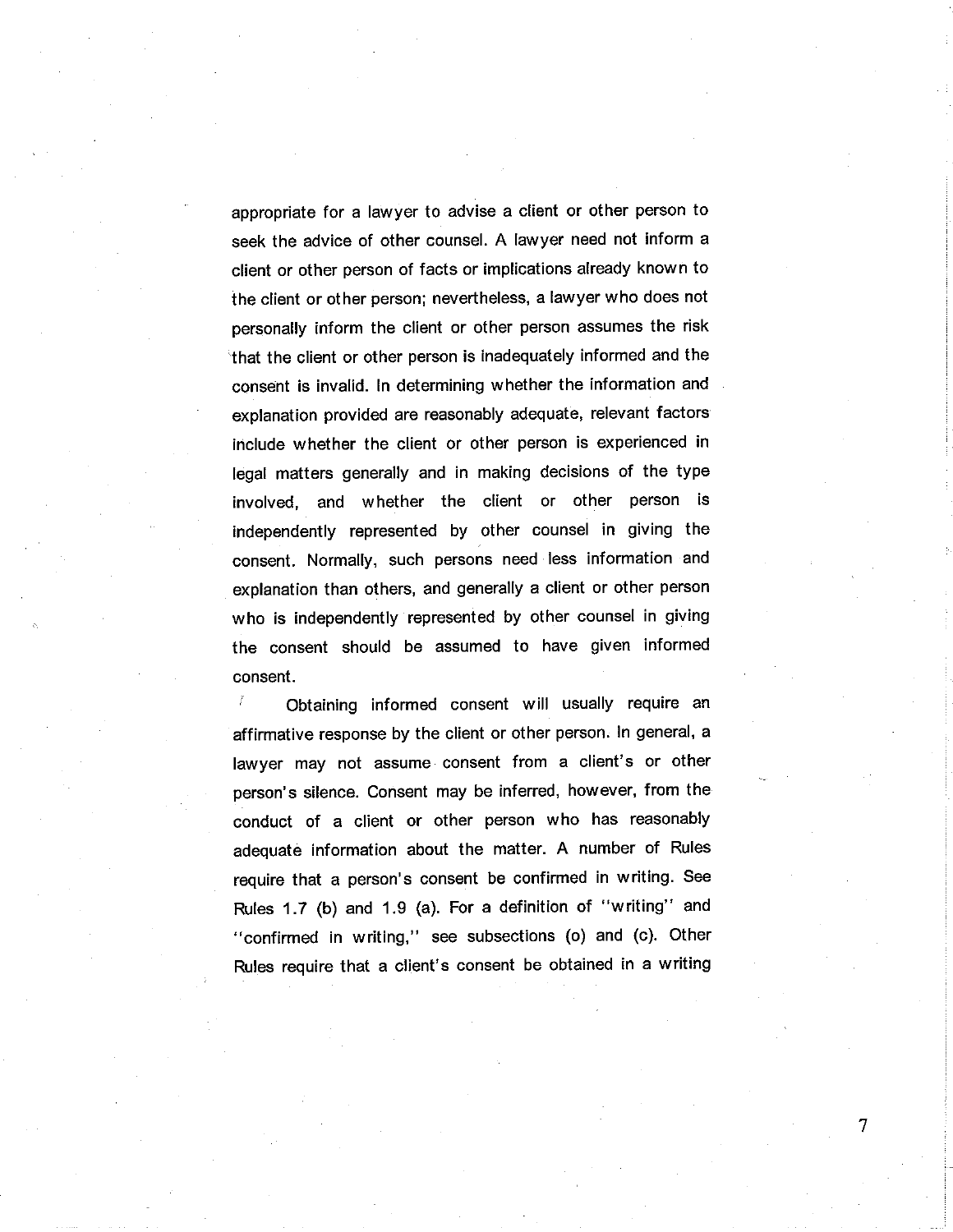signed by the client. See, e.g., Rules 1.8 (a) and (g). For a definition of "signed," see subsection (o).

Screened. The definition of "screened" applies to situations where screening of a personally disqualified lawyer is permitted to remove imputation of a conflict of interest under Rules 1.10, 1.11, 1.12 or 1.18.

The purpose of screening is to assure the affected parties that confidential information known by the personally disqualified lawyer remains protected. The personally disqualified lawyer shall acknowledge in writing to the client the obligation not to communicate with any of the other lawyers in the firm with respect to the matter. Similarly, other lawyers in the firm who are working on the matter should be informed that the screening is in place and that they may not communicate with the personally disqualified lawyer with respect to the matter. Additional screening measures that are appropriate for the particular matter will depend on the circumstances. To implement, reinforce and remind all affected lawyers of the presence of the screening, it may be appropriate for the firm to undertake such procedures as a written undertaking by the screened lawyer to avoid any communication with other firm personnel and any contact with any firm files or other [materials] information, including information in electronic form, relating to the matter, written notice and instructions to all other firm personnel forbidding any communication with the screened lawyer relating to the matter, denial of access by the screened lawyer to firm files or other [materials] information. includinq information in electronic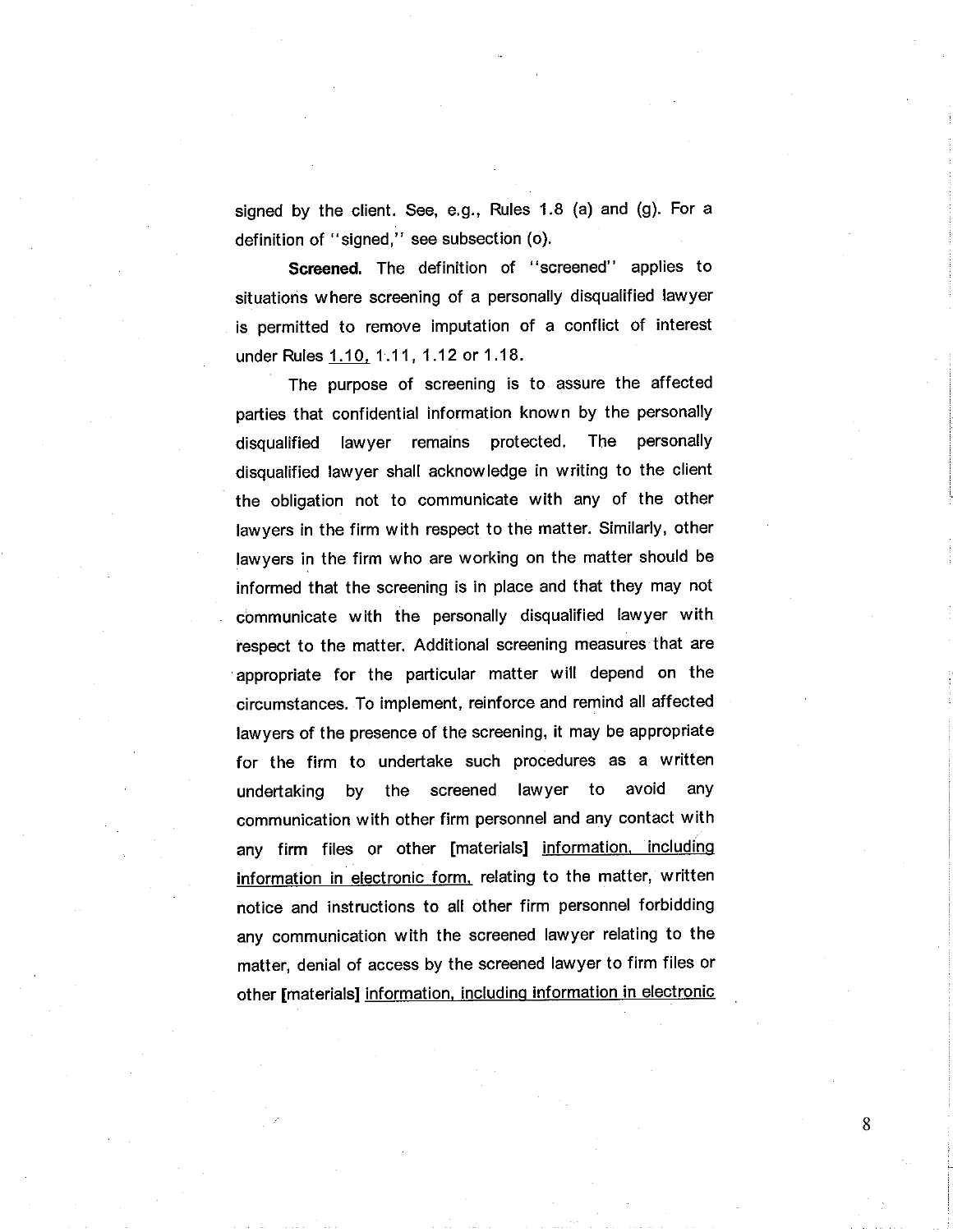form. relating to the matter and periodic reminders of the screen to the screened lawyer and all other firm personnel.

ln order to be effective, screening measures must be implemented as soon as practical after a lawyer or law firm knows or reasonably should know that there is a need for screening.

#### Rule 1,1 . Gompetence

A lawyer shall provide competent representation to <sup>a</sup> client. Competent representation requires the legal knowledge, skill, thoroughness and preparation reasonably necessary for the representation.

COMMENTARY: legal Knowledge and Skill. ln determining whether a lawyer employs the requisite knowledge and skill in a particular matter, relevant factors include the relative complexity and specialized nature of the matter, the lawyer's general experience, the lawyer's training and experience in the field in question, the preparation and study the lawyer is able to give the matter and whether it is feasible to refer the matter to, or associate or consult with, a lawyer of established competence in the field in question. ln many instances, the required proficiency is that of a general practitioner. Expertise in a particular field of law may be required in some circumstances.

A lawyer need not necessarily have special training or prior experience to handle legal problems of a type with which the lawyer is unfamiliar. A newly admitted lawyer can be as competent as a practitioner with long experience. Some important legal skills, such as the analysis of precedent, the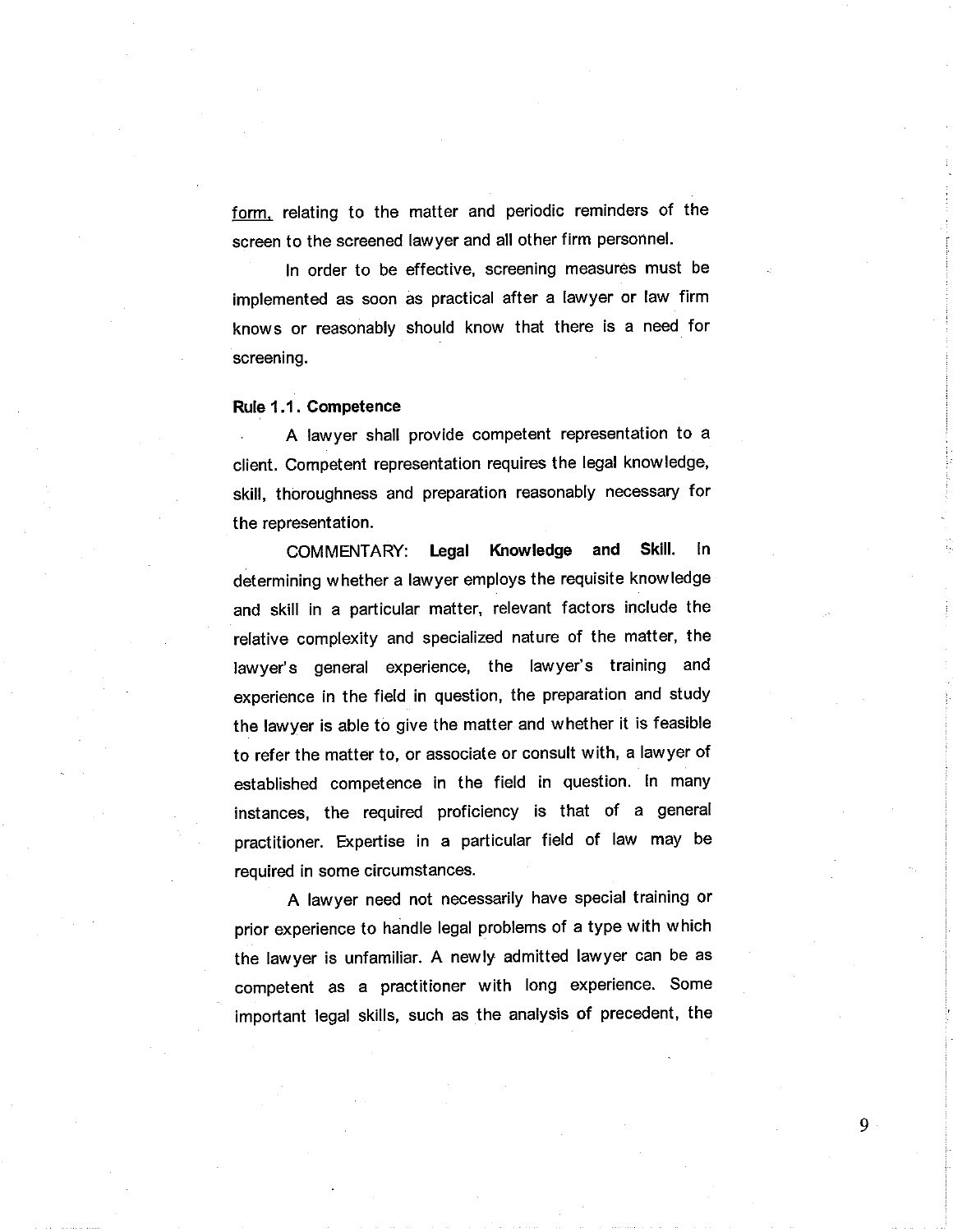evaluation of evidence and legal drafting, are required in all legal problems. Perhaps the most fundamental legal skill consists of determining what kind of legal problems a situation may involve, a skill that necessarily transcends any particular specialized knowledge. A lawyer can provide adequate representation in a wholly novel field through necessary study. Competent representation can also be provided through the association of a lawyer of established competence in the field in question.

In an emergency a lawyer may give advice or assistance in a matter in which the lawyer does not have the skill ordinarily required where referral to or consultation or association with another lawyer would be impractical. Even in an emergency, however, assistance should be limited to that reasonably necessary in the circumstances, for ill considered action under emergency conditions can jeopardize the client's interest. A lawyer may accept representation where the requisite level of comþetence can be achieved by reasonable preparation. This applies as well to a lawyer who is appointed as counsel for an unrepresented person. See also Rule 6.2.

Thoroughness and Preparation. Competent handling of a particular matter includes inquiry into and analysis of the factual and legal elements of the problem, and use of methods and procedures meeting the standards of competent practitioners. lt also includes adequate preparation. The required attention and preparation are determined in part by what is at stake; major litigation and complex transactions ordinarily require more extensive treatment than matters of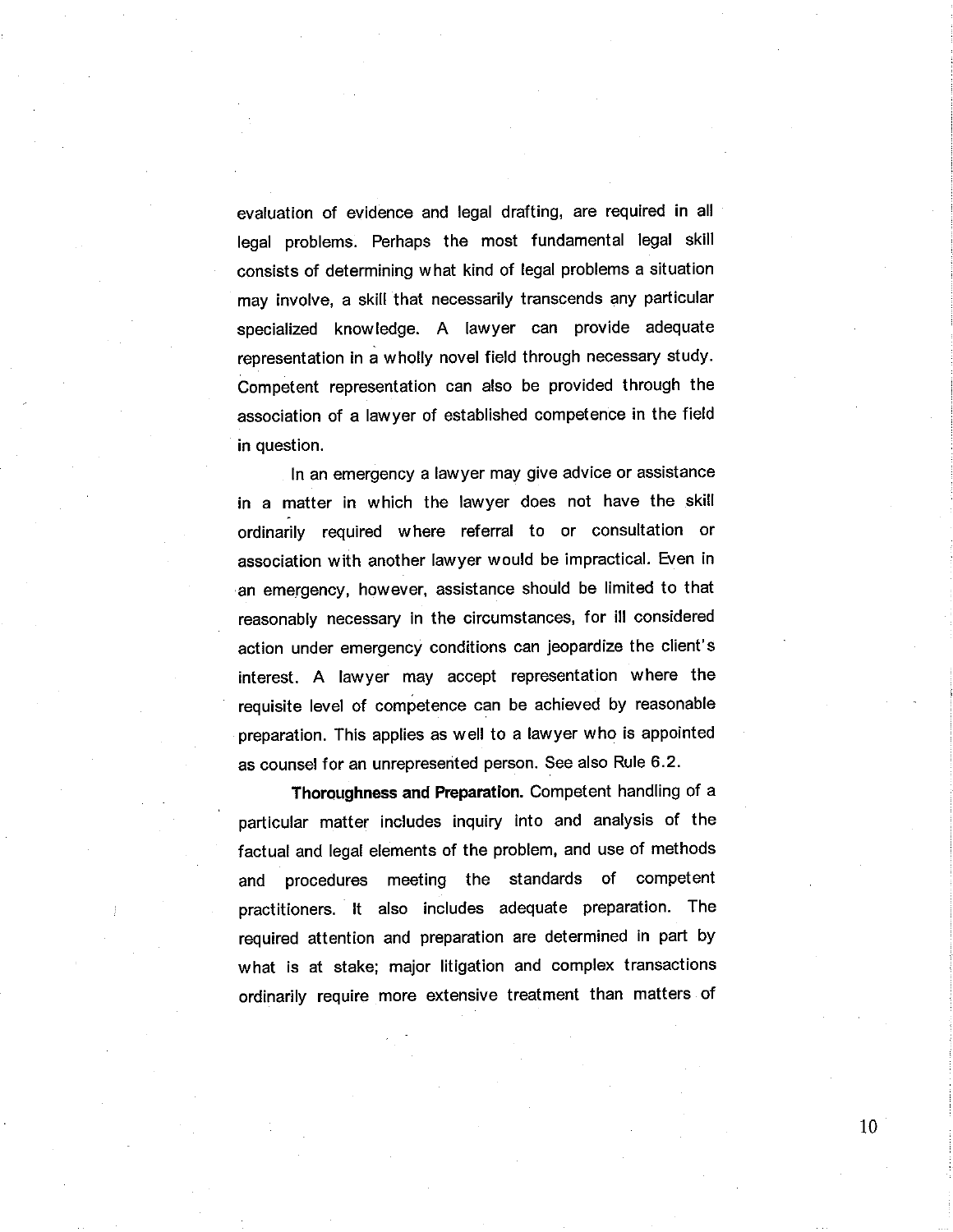lesser complexity and consequence. An agreement between the lawyer and the client regarding the scope of the representation may limit the matters for which the lawyer is responsible. See Rule 1.2 (c).

Maintaining Competence. To maintain the requisite knowledge and skill, a lawyer should keep abreast of changes in the law and its practice, including the benefits and risks associated with relevant technology, engage in continuing study and education and comply with all continuing legal education requirements to which the lawyer is subject.

#### Rule I .4. Communication

(a) A lawyer shall:

(1 ) promptly inform the client of any decision or circumstance with respect to which the client's informed consent, as defined in Rule 1.0 (f), is required by these Rules;

(2) reasonably consult with the client about the means by which the client's obiectives are to be accomplished;

(3) keep the client reasonably informed about the status of the matter;

(4) promptly comply with reasonable requests for information; and (5) consult with the client about any relevant limitation on the lawyer's conduot when the lawyer knows that the client expects assistance not permitted by the Rules of Professional Conduct or other law.

(b) A lawyer shall explain a matter to the extent reasonably necessary to permit the client to make informed decisions regarding the representation.

I1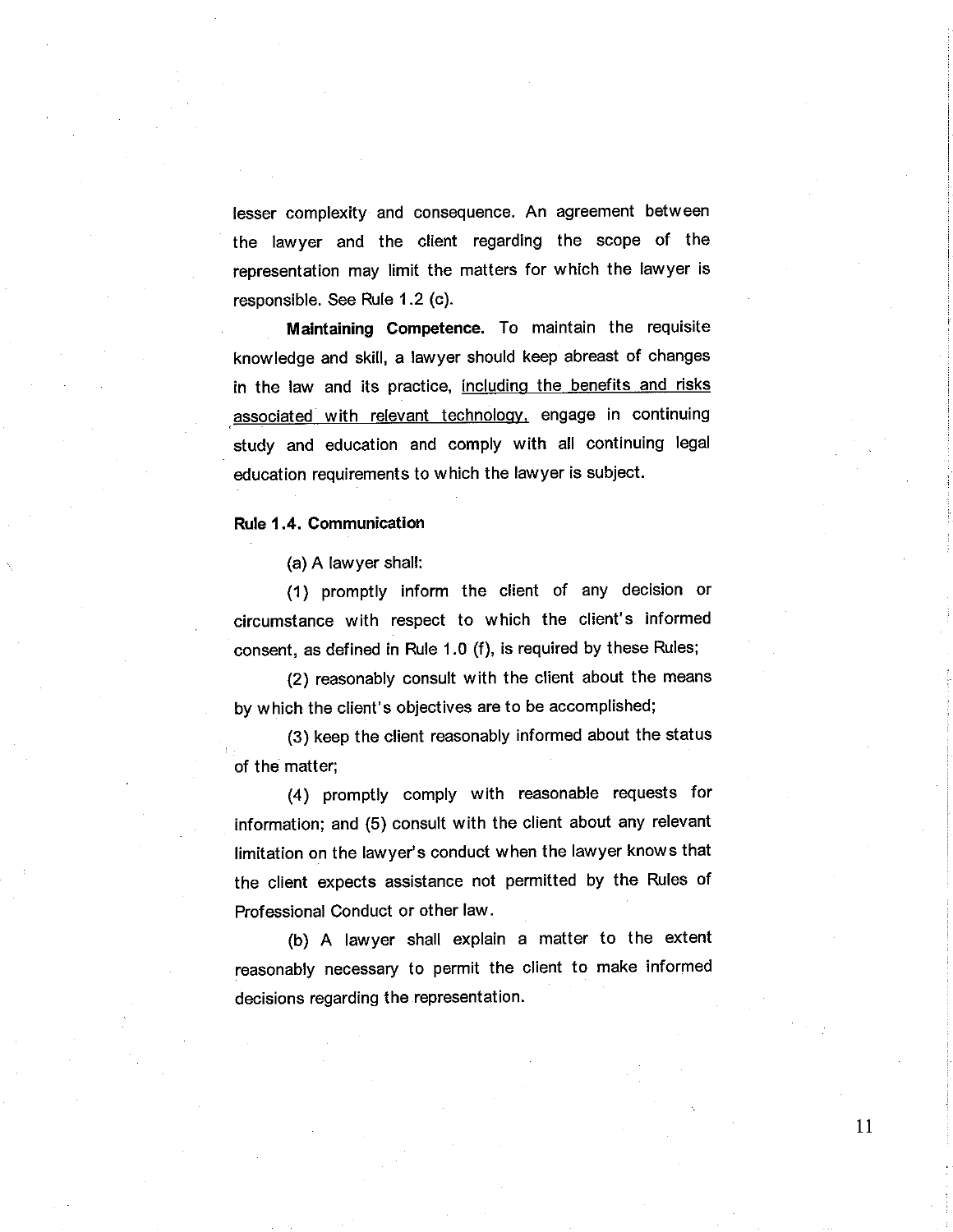COMMENTARY: Reasonable communication between the lawyer and the client is necessary for the client effectively to participate in the representation.

Communicating with Client. If these Rules or other law require that a particular decision about the representation be made by the client, subsection (a) (1) requires that the lawyer promptly consult with and secure the client's consent prior to taking action. See Rule 1.2 (a).

Subsection (a) (2) requires the lawyer to reasonably consult with the client about the means to be used to accomplish the client's objectives. In some situationsdepending on both the importance of the action under consideration and the feasibility of consulting with the clientthis duty will require consultation prior to taking action. ln other circumstances, such as during a trial when an immediate decision must be made, the exigency of the situation may require the lawyer to act without prior consultation. ln such cases the lawyer must nonetheless act reasonably to inform the client of actions the lawyer has taken on the client's behalf. Additionally, subsection (a) (3) requires that the lawyer keep the client reasonably informed about the status of the matter, such as significant developments affecting the timing or the substance of the representation.

A lawyer's regular communication with clients will minimize the occasions on which a client will need to request information concerning the representation. When a client makes a reasonable request for information, however, subsection (a) (4) requires prompt compliance with the

t2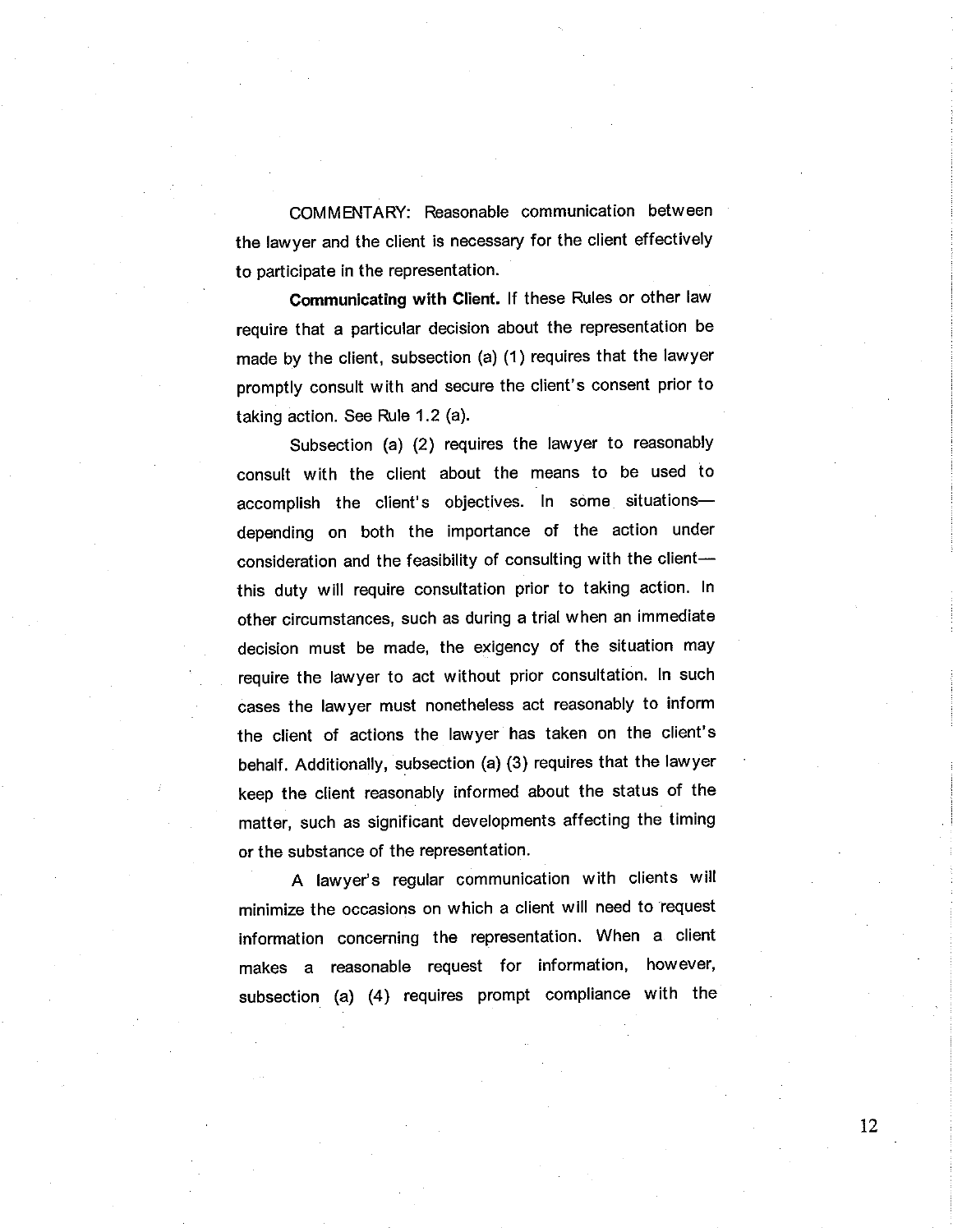request, or if a prompt response is not feasible, that the lawyer, or a member of the lawyer's staff, acknowledge receipt of the request and advise the client when a response may be expected. [Client telephone calls should be promptly returned or acknowledged.] A lawyer should promptly respond to or acknowledqe client communications.

Explaining Matters. The client should have sufficient information to participate intelligently in decisions concerning the objectives of the representation and the means by which they are to be pursued, to the extent the client is willing and able to do so. Adequacy of communication depends in part on the kind of advice or assistance that is involved. For example, when there is time to explain a proposal made in a negotiation, the lawyer should review all important provisions with the client before proceeding to an agreement. ln litigation, a lawyer should explain the general strategy and prospects of success and ordinarily should consult the client on tactics that are likely to result in significant expense or to injure or coerce others. On the other hand, a lawyer ordinarily will not be expected to describe trial or negotiation strategy in detail. The guiding principle is that the lawyer should fulfill reasonable client expectations for information consistent with the duty to act in the client's best interests, and the client's overall requirements as to the character of representation. ln certain circumstances, such as when a lawyer asks a client to consent to <sup>a</sup> representation affected by a conflict of interest, the client must give informed consent, as defined in Rule 1.0 (f).

L3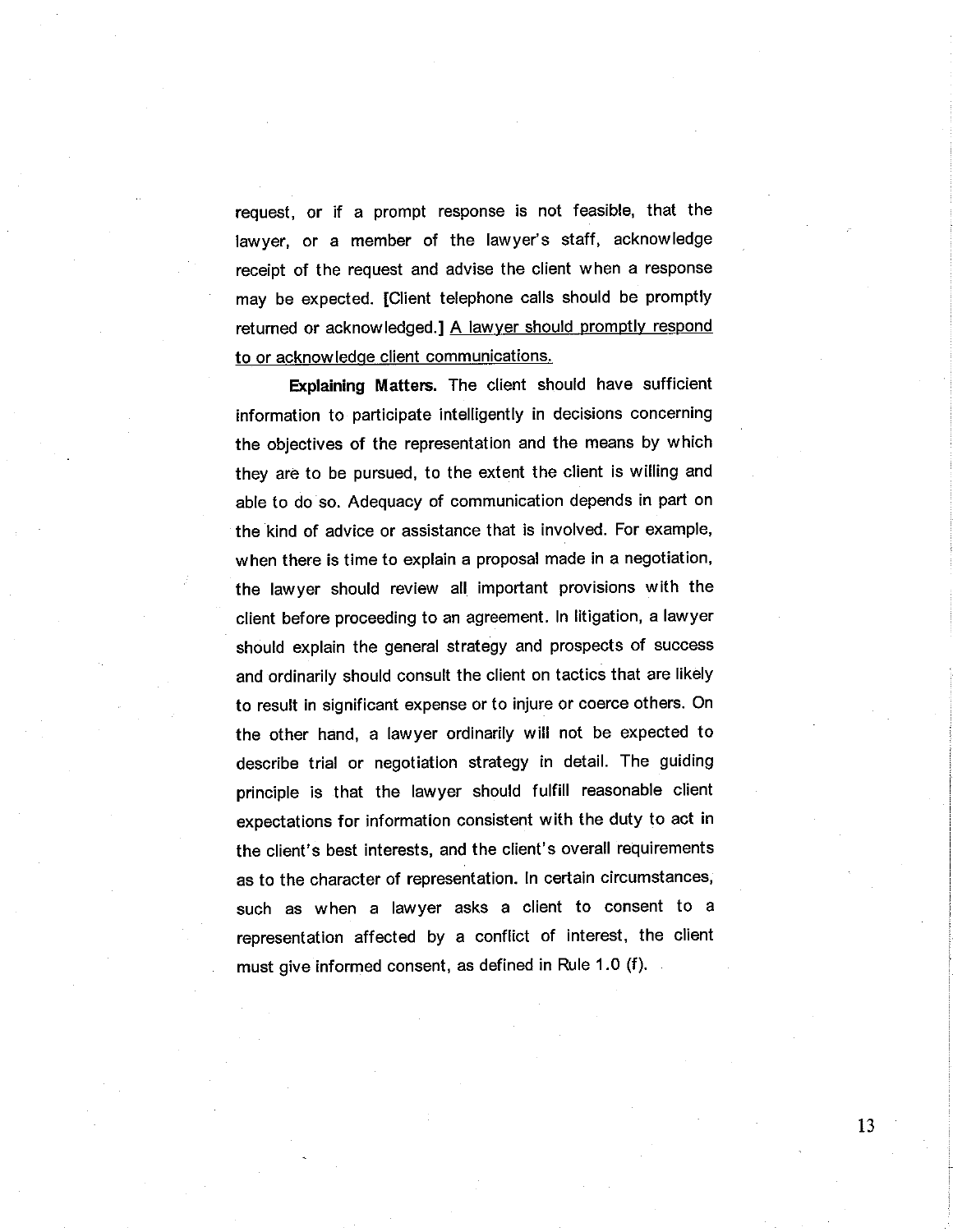Ordinarily, the information to be provided is that appropriate for a client who is a comprehending and responsible adult. However, fully informing the client according to this standard may be impracticable, for example, when the client is a child or suffers from diminished capacity. See Rule 1.14. When the client is an organization or group, it is often impossible or inappropriate to inform every one of its members about its legal affairs; ordinarily, the lawyer should address communications to the appropriate officials of the organization. See Rule 1.13. Where many routine matters are involved, a system of limited or occasional reporting may be arranged with the client.

Withholding Information. In some circumstances, a lawyer may be justified in delaying transmission of information when the client would be likely to react imprudently to an immediate communication. Thus, a lawyer might withhold <sup>a</sup> psychiatric diagnosis of a client when the examining psychiatrist indicates that disclosure would harm the client. A lawyer may not withhold information to serve the lawyer's own interest or convenience or the interests or convenience of another person. Rules or court orders governing litigation may provide that information supplied to a lawyer may not be disclosed to the client. Rule 3.4 (3) directs compliance with such rules or orders.

#### Rule I .5. Fees

(a) A lawyer shall not make an agreement for, charge, or collect an unreasonable fee or an unreasonable amount for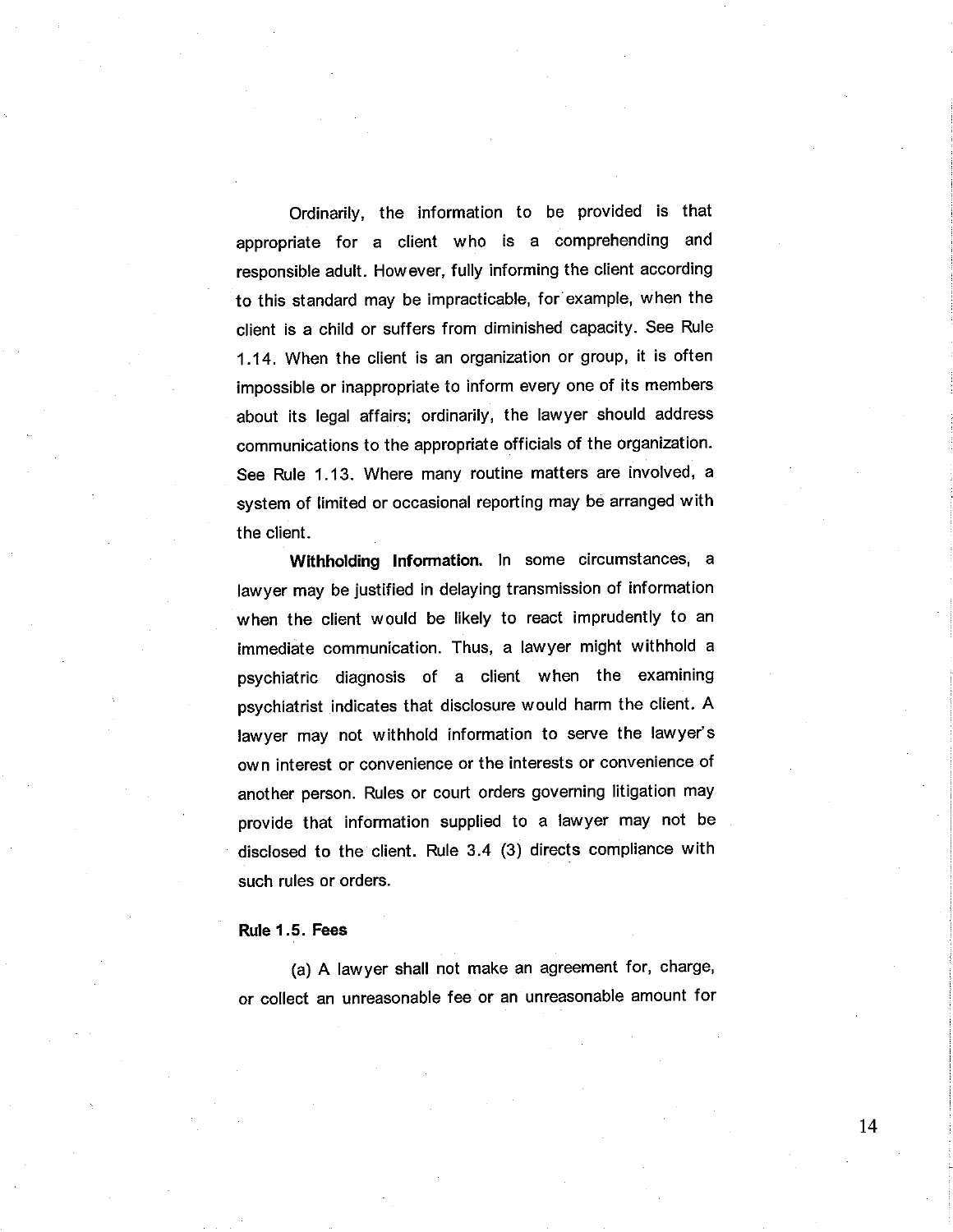expenses. The factors to be considered in determining the reasonableness of a fee include the following:

(1) The time and labor required, the novelty and difficulty of the questions involved, and the skill requisite to perform the legal service properly;

(2) The likelihood, if made known to the client, that the acceptance of the particular employment will preclude other employment by the lawyer;

(3) The fee customarily charged in the locality for similar legal services;

(4) The amount involved and the results obtained;

(5) The time limitations imposed by the client or by the circumstances;

(6) The nature and length of the professional relationship with the client;

(7) The experience, reputation, and ability of the lawyer or lawyers performing the services; and

(8) Whether the fee is fixed or contingent.

(b) The scope of the representation, the basis or rate of the fee and expenses for which the client will be responsible, shall be communicated to the client, in writing, before or within a reasonable time after commencing the representation, except when the lawyer will charge a regularly represented client on the same basis or rate. Any changes in the basis or rate of the fee or expenses shall also be communicated to the client in writing before the fees or expenses to be billed at higher rates are actually incurred. In any representation in which the lawyer and the client agree that the lawyer will file a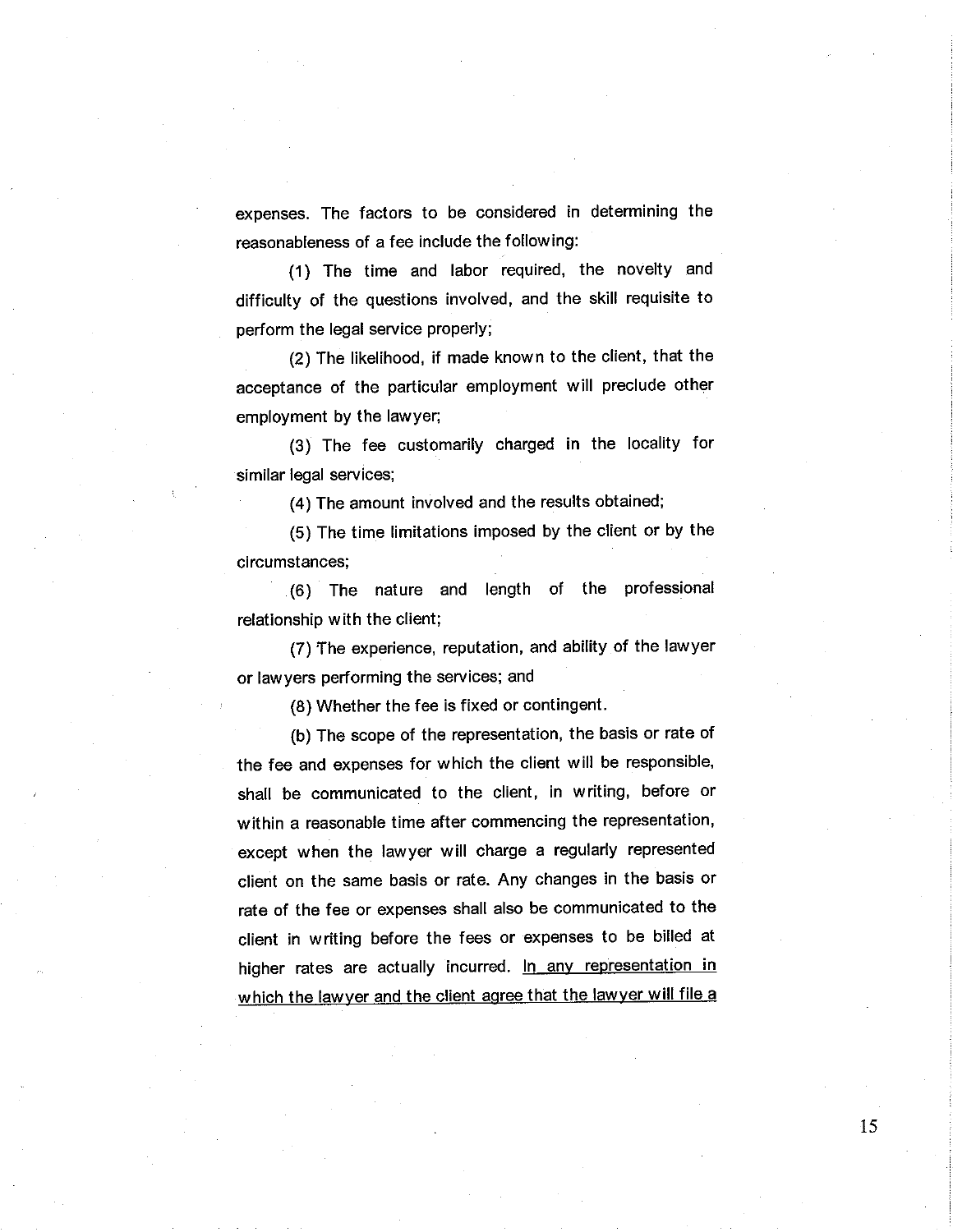limited appearance, the limited appearance engagement aqreement shall also include the followinq: identification of the proceeding in which the lawyer will file the limited appearance; identification of the court events for which the lawver will appear on behalf of the client; and notification to the client that after the limited appearance services have been comoleted. the lawyer will file a Certificate of Completion of Limited Appearance with the Court, which will serve to terminate the lawyer's obligation to the client in the matter. and as to which the client will have no right to object. Any change in the scope of the representation requires the client's informed consent, shall be confirmed to the client in writinq. and shall require the lawver to file a new limited appearance with the court reflecting the change(s) in the scope of representation. This subsection shall not apply to public defenders or in situations where the lawyer will be paid by the court or a state agency.

(c) A fee may be contingent on the outcome of the matter for which the service is rendered, except in a matter in which a contingent fee is prohibited by subsection (d) or other law. A contingent fee agreement shall be in a writing signed by the client and shall state the method by which the fee is to be determined, including the percentage or percentages of the recovery that shall accrue to the lawyer as a fee in the event of settlement, trial or appeal, whether and to what extent the client will be responsible for any court costs and expenses of litigation, and whether such expenses are to be deducted before or after the contingent fee is calculated. The agreement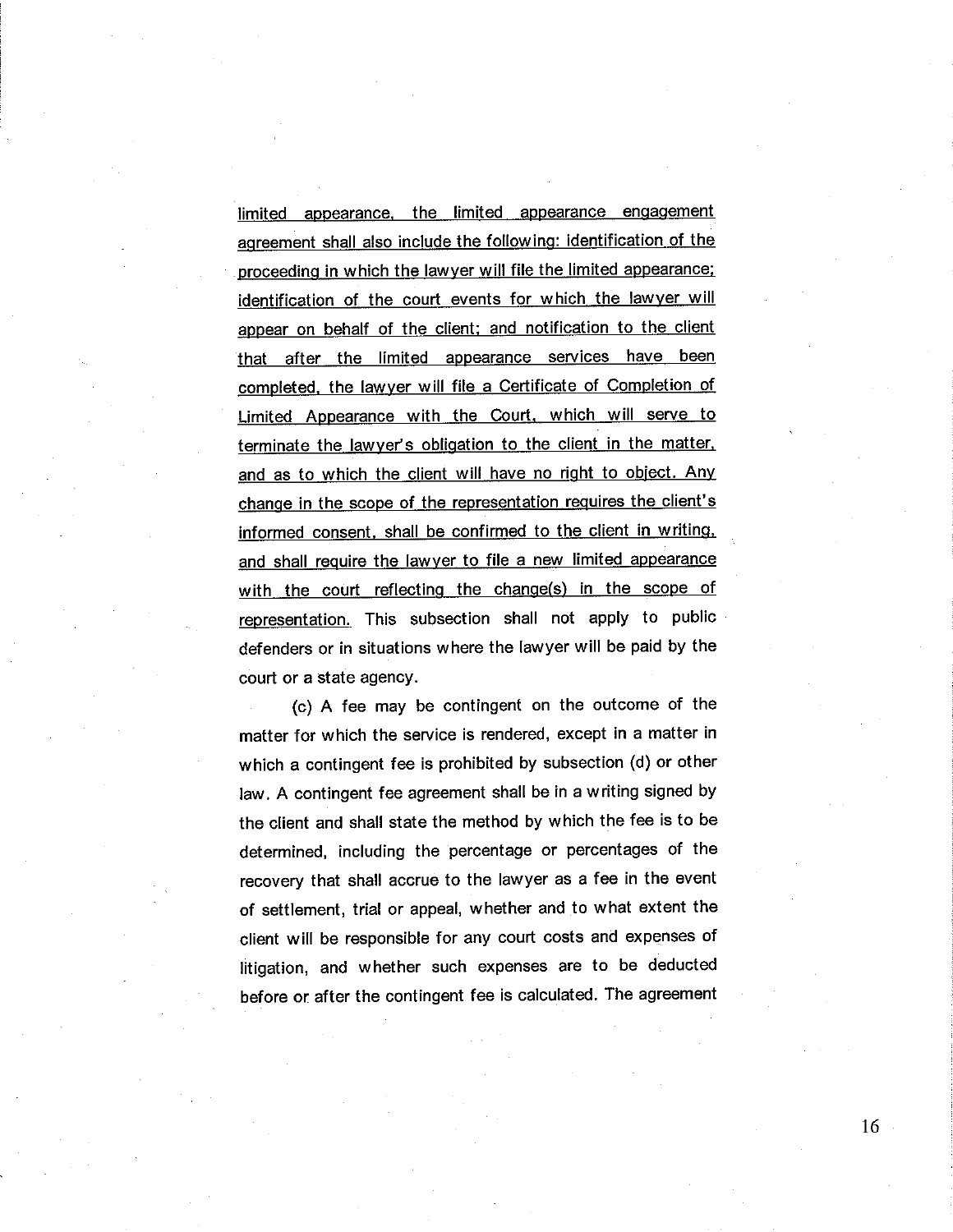must clearly notify the client of any expenses for which the client will be liable whether or not the client is the prevailing party. Upon conclusion of a contingent fee matter, the lawyer shall provide the client with a written statement stating the outcome of the matter and, if there is a recovery, showing the remittance to the client and the method of its determination.

(d) A lawyer shall not enter into an arrangement for, charge, or collect:

(1) Any fee in a domestic relations matter, the payment or amount of which is contingent upon the securing of <sup>a</sup> dissolution of marriage or civil union or upon the amount of alimony or support, or property settlement in lieu thereof ; or

(2) A contingent fee for representing a defendant in a criminal case.

(e) A division of fee between lawyers who are not in the same firm may be made only if :

 $(1)$  The client is advised in writing of the compensation sharing agreement and of the participation of all the lawyers involved, and does not object; and

(2) The total fee is reasonable.

COMMENTARY: Basis or Rate of Fee. Subsection (a) requires that lawyers charge fees that are reasonable under the circumstances. The factors specified in (1) through (8) are not exclusive. Nor will each factor be relevant in each instance. Subsection (a) also requires that expenses for which the client will be charged must be reasonable. A lawyer may seek reimbursement for the cost of services performed in-house, such as copying, or for other expenses incurred in-house, such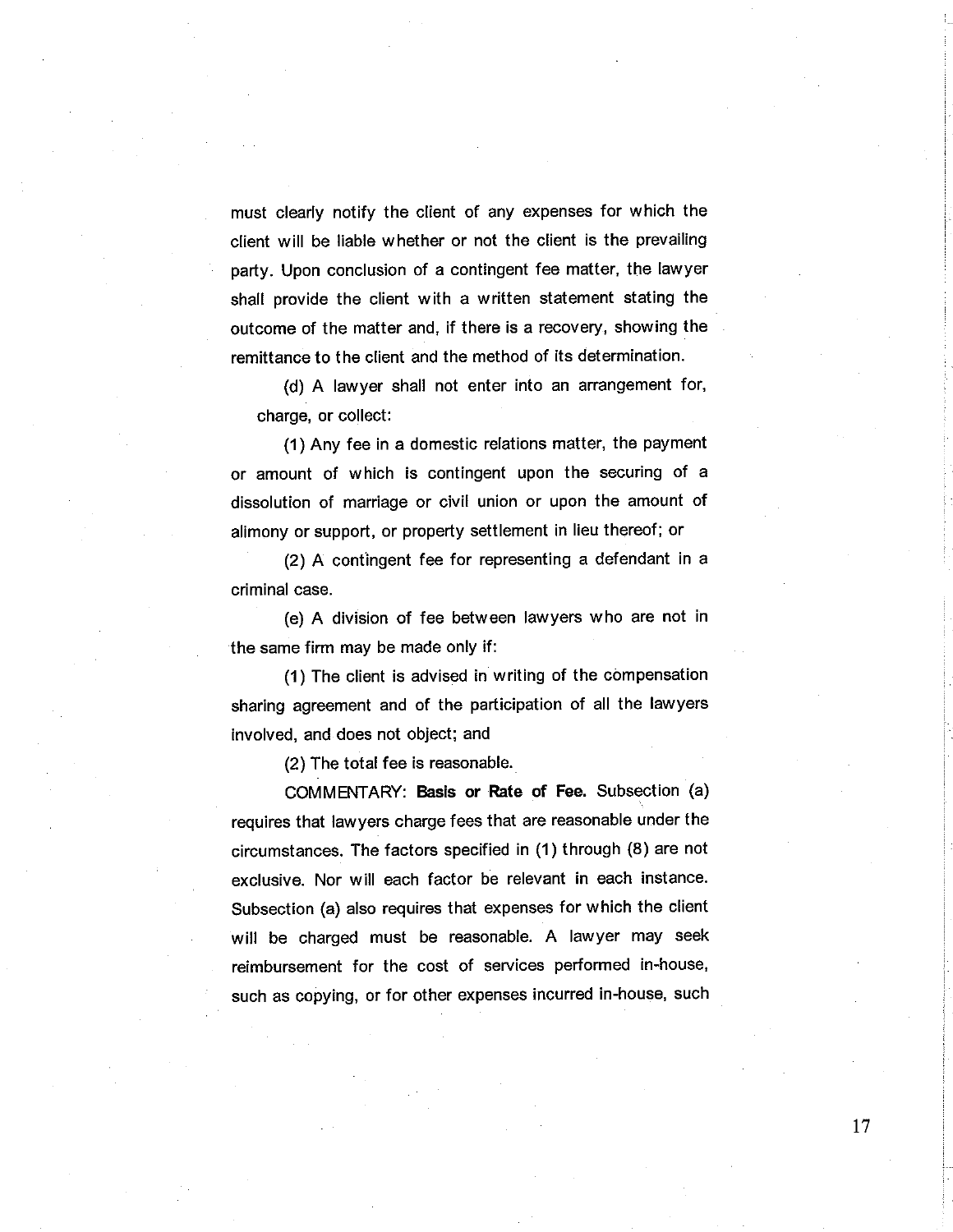as telephone charges, either by charging a reasonable amount to which the client has agreed in advance or by charging an amount that reasonably reflects the cost incurred by the lawyer.

When the lawyer has regularly represented a client, the lawyer and the client ordinarily will have evolved an understanding concerning the basis or rate of the fee and the expenses for which the client will be responsible. ln a new client-lawyer relationship, however, an understanding as to fees and expenses must be promptly established. Generally, it is desirable to furnish the client with at least a simple memorandum or copy of the lawyer's customary fee arrangements that states the general nature of the legal services to be provided, the basis, rate or total amount of the fee and whether and to what extent the client will be responsible for any costs, expenses or disbursements in the course of the representation. A written statement concerning the terms of the engagement reduces the possibility of misunderstanding. Absent extraordinary circumstances the lawyer should send the written fee statement to the client before any substantial services are rendered, but in any event not later than ten days after commencing the representation.

Contingent fees, like any other fees, are subject to the reasonableness standard of subsection (a) of this Rule. ln determining whether a particular contingent fee is reasonable, or whether it is reasonable to charge any form of contingent fee, a lawyer must consider the factors that are relevant under the circumstances. Applicable law may impose limitations on

l8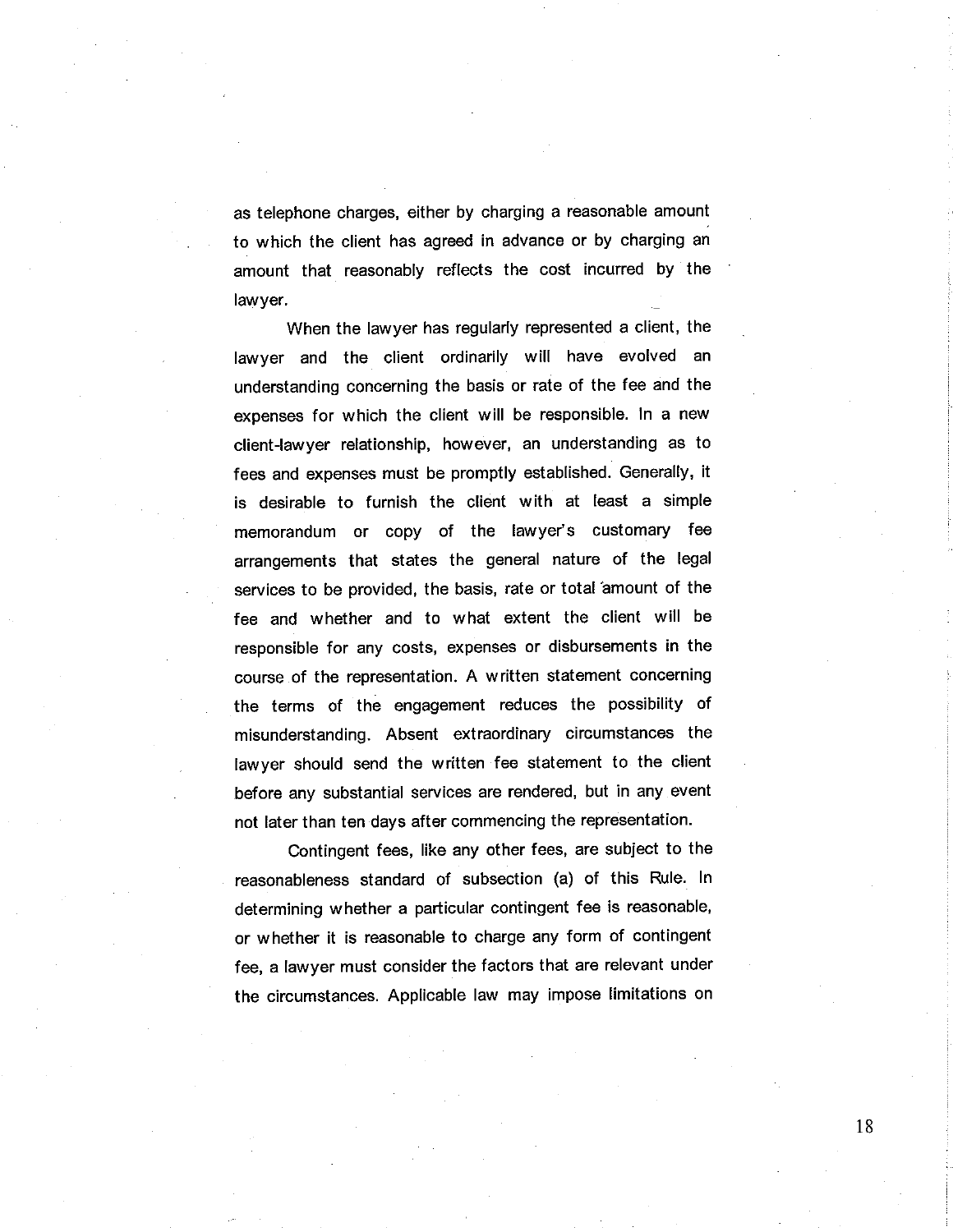contingent fees, such as a ceiling on the percentage allowable, or may require a lawyer to offer clients an alternative basis for the fee. Applicable law also may apply to situations other than a contingent fee, for example, government regulations regarding fees in certain tax matters. ln matters where <sup>a</sup> contingent fee agreement has been signed by the client and is in accordance with General Statutes S 52-251c, the fee is presumed to be reasonable.

Terms of Payment. A lawyer may require advance payment of a fee, but is obliged io return any unearned portion. See Rule 1.16 (d). A lawyer may accept property in payment for services, such as an ownership interest in an enterprise, providing this does not involve acquisition of <sup>a</sup> proprietary interest in the cause of action or subject matter of the litigation contrary to Rule 1.8 (i). However, a fee paid in property instead of money may be subject to the requirements of Rule 1.8 (a) because such fees often have the essential qualities of a business transaction with the client.

An agreement may not be made whose terms might induce the lawyer improperly to curtail services for the client or perform them in a way contrary to the client's interest. For example, a lawyer should not enter into an agreement whereby services are to be provided only up to a stated amount when it is foreseeable that more extensive services probably will be required, unless the situation is adequately explained to the client. Otherwise, the client might have to bargain for further assistance in the midst of a proceeding or transaction. However, it is proper to define the extent of services in light of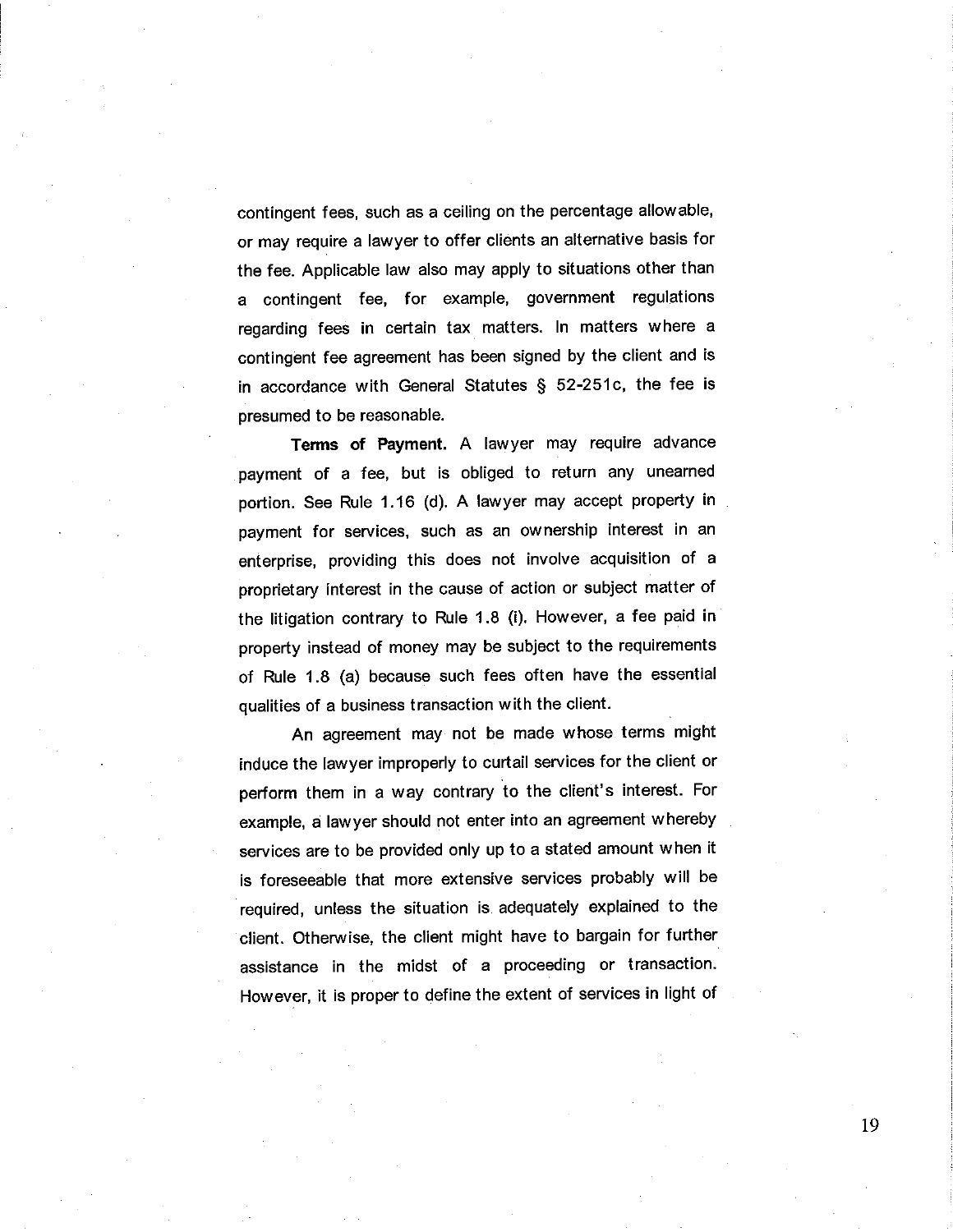the client's ability to pay. A lawyer should not exploit a fee arrangement based primarily on hourly charges by using wasteful procedures.

Prohibited Contingent Fees. Subsection (d) prohibits <sup>a</sup> lawyer from charging a contingent fee in a domestic relations matter when payment is contingent upon the securing of <sup>a</sup> divorce or upon the amount of alimony or support or property settlement to be obtained. This provision does not preclude a contract for a contingent fee for legal representation in connection with the recovery of postjudgment balances due under support, alimony or other financial orders because such contracts do not implicate the same policy concerns.

Division of Fee. A division of fee is a single billing to <sup>a</sup> client covering the fee of two or more lawyers who are not in the same firm. A division of fee facilitates association of more than one lawyer in a matter in which neither alone could serve the client as well and most often is used when the fee is contingent and the division is between a referring lawyer and a trial specialist. Contingent fee agreements must be in writing signed by the client and must otherwise comply with subsection (c)of this Rule. A lawyer should only refer a matter to a lawyer whom the referring lawyer reasonably believes is competent to handle the matter. See Rule 1.1.

Subsection (e) does not prohibit or regulate divisions of fees to be received in the future for work done when lawyers were previously associated in a law firm.

Disputes over Fees. lf an arbitration or mediation procedure such as that in Practice Book Section 2-32 (a) (3)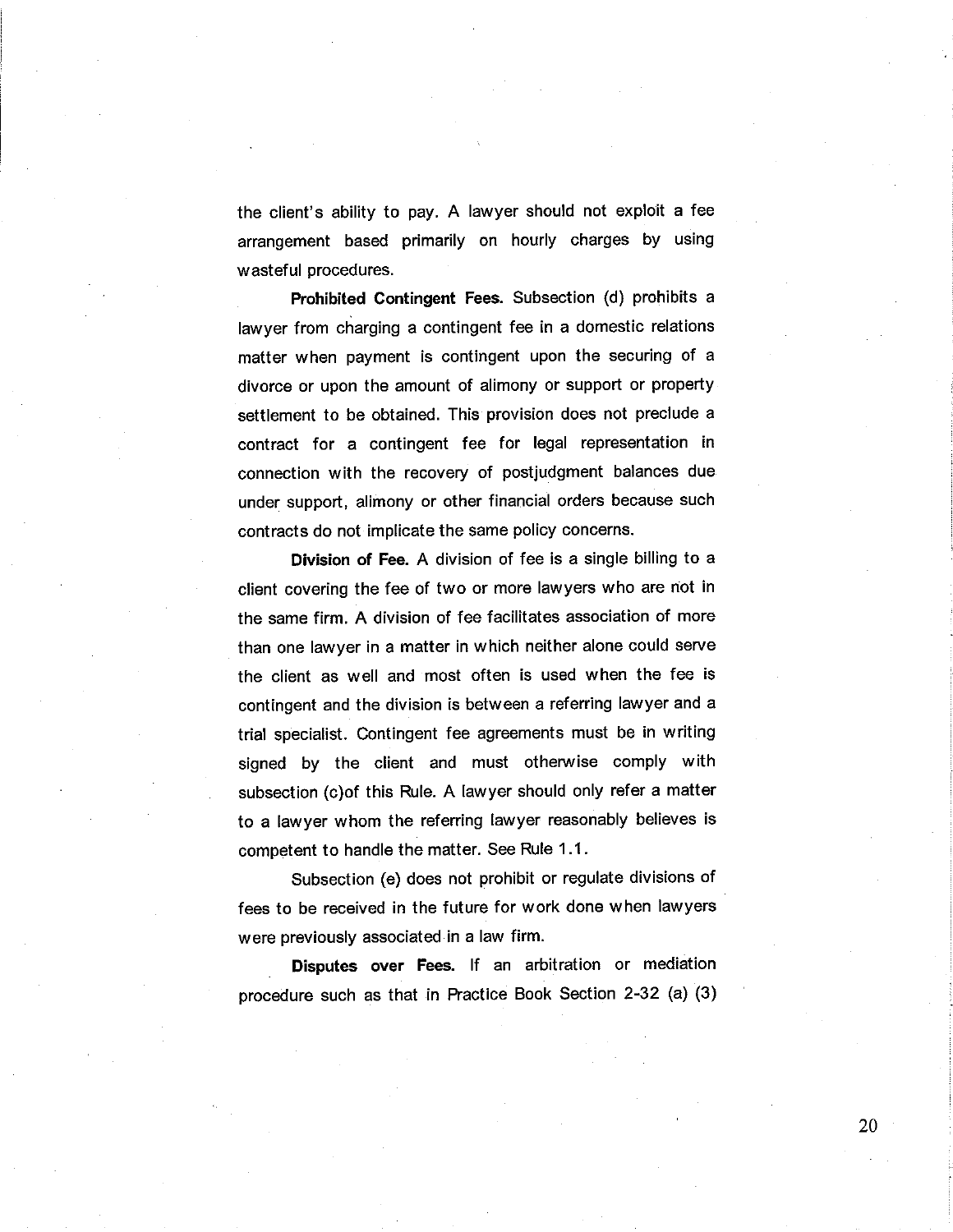has been established for resolution of fee disputes, the lawyer must comply with the procedure when it is mandatory, and, even when it is voluntary, the lawyer should conscientiously consider submitting to it. Law may prescribe a procedure for determining a lawyer's fee, for example, in representation of an executor or administrator, a class or a person entitled to <sup>a</sup> reasonable fee as part of the measure of damages. The lawyer entitled to such a fee and a lawyer representing another party concerned with the fee should comply with the prescribed procedure.

AMENDMENT NOTE: The above change is made in connection with the revision to Section 3-8 (b) that allows an attorney to file a limited appearance pursuant to a pilot program that may be established by the Chief Court Administrator.

#### Rule I .6. Gonfidentiality of lnformation

(a) A lawyer shall not reveal information relating to representation of a client unless the client gives informed consent, the disclosure is impliedly authorized in order to carry out the representation, or the disclosure is permitted by subsection (b), (c), or (d).

(b) A lawyer shall reveal such information to the extent the lawyer reasonably believes necessary to prevent the client from committing a criminal or fraudulent act that the lawyer believes is likely to result in death or substantial bodily harm.

(c) A lawyer may reveal such information to the extent the lawyer reasonably believes necessary to:

2l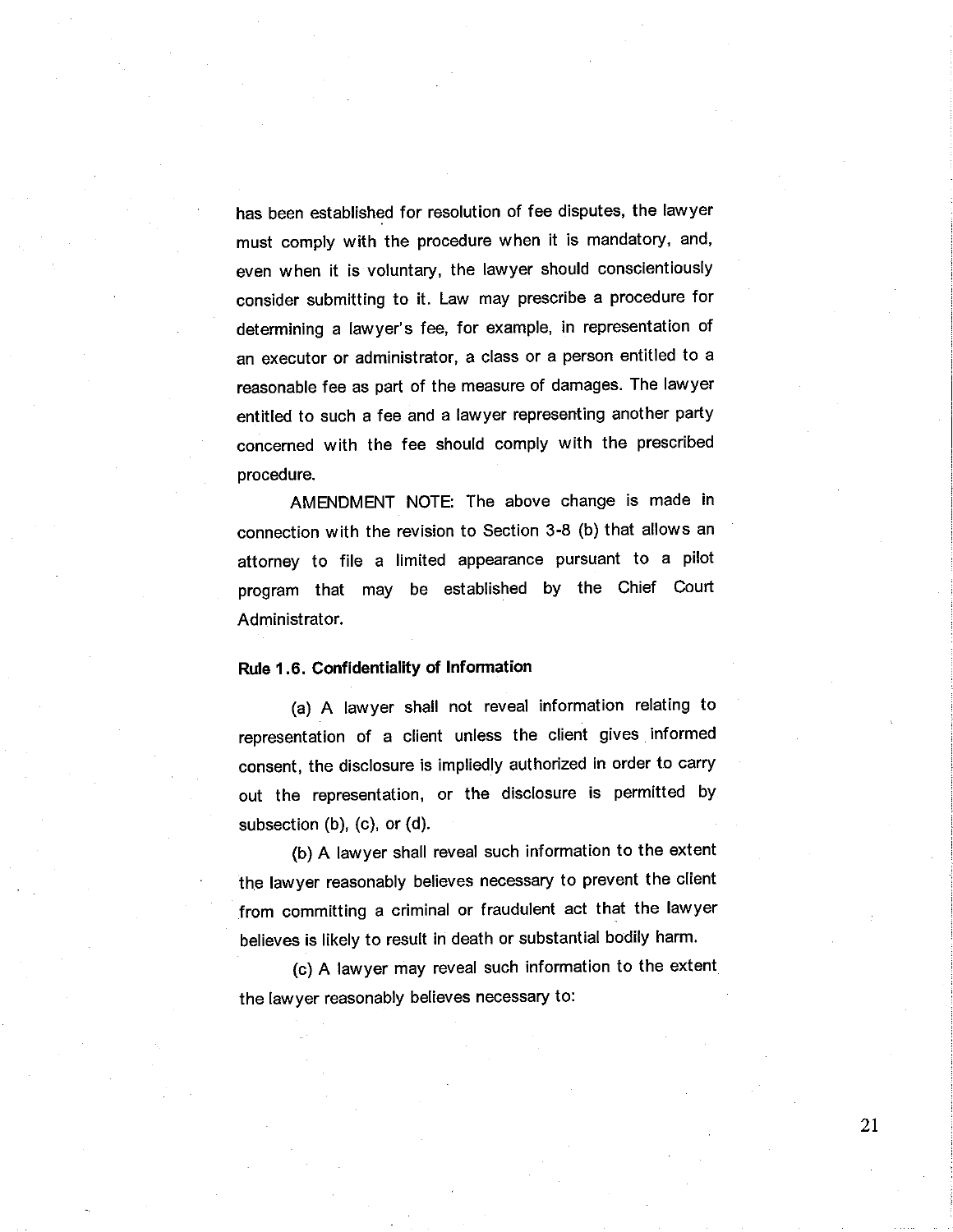$(1)$  Prevent the client from committing a criminal or fraudulent act that the lawyer believes is likely to result in substantial injury to the financial interest or property of another;

(2) Prevent, mitigate or rectify the consequence of <sup>a</sup> client's criminal or fraudulent act in the commission of which the lawyer's services had been used;

(3) Secure legal advice about the lawyer's compliance with these Rules;

(4) Comply with other law or a court order.

(5) Detect and resolve conflicts of interest arising from the lawver's chanqe of employment or from chanqes in the composition or ownership of a firm, but only if the revealed information would not compromise the attorney-client privilege or otherwise preiudice the client.

(d) A lawyer may reveal such information to establish a claim or defense on behalf of the lawyer in a controversy between the lawyer and the client, to establish a defense to a criminal charge or civil claim against the lawyer based upon conduct in which the client was involved, or to respond to allegations in any proceeding concerning the lawyer's representation of the client.

(e) A lawver shall make reasonable the inadvertent or unauthorized disclosure of, or unauthorized access to, information relating to the representation of a client.

COMMENTARY: This Rule governs the disclosure by a lawyer of information relating to the representation of a client during the lawyer's representation of the client. See Rule  $1.18$ .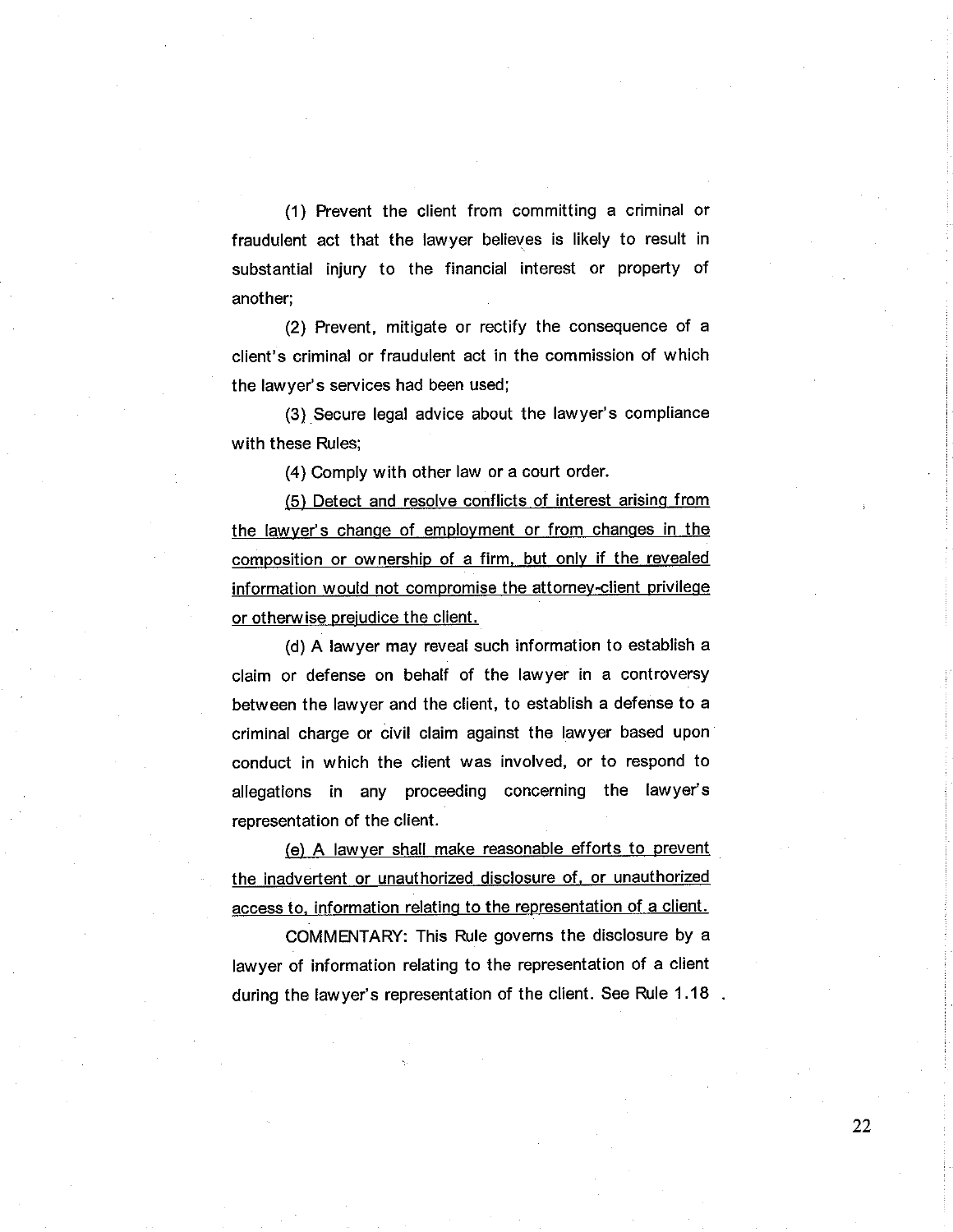for the lawyer's duties with respect to information provided to the lawyer by a prospective client, Rule 1.9 (c) (2) for the lawyer's duty not to reveal information relating to the lawyer's prior representation of a former client and Rules 1.8 (b) and 1.9 (c) (1) for the lawyer's duties with respect to the use of such information to the disadvantage of clients and former clients.

A fundamental principle in the client-lawyer relationship is that, in the absence of the client's informed consent, the lawyer must not reveal information relating to the representation. See Rule 1.0 (f) for the definition of informed consent. This contributes to the trust that is the hallmark of the client-lawyer relationship. The client is thereby encouraged to seek legal assistance and to communicate fully and frankly with the lawyer even as to embarrassing or legally damaging subject matter. The lawyer needs this information to represent the client effectively and, if necessary, to advise the client to refrain from wrongful conduct. Almost without exception, clients come to lawyers in order to determine their rights and what is, in the complex of laws and regulations, deemed to be legal and correct. Based upon experience, lawyers know that almost all clients follow the advice given, and the law is upheld.

The principle of client-lawyer confidentiality is given effect by related bodies of law, the attorney-client privilege, the work product doctrine and the Rule of confidentiality established in professional ethics. The attorney-client privilege and work product doctrine apply in judicial and other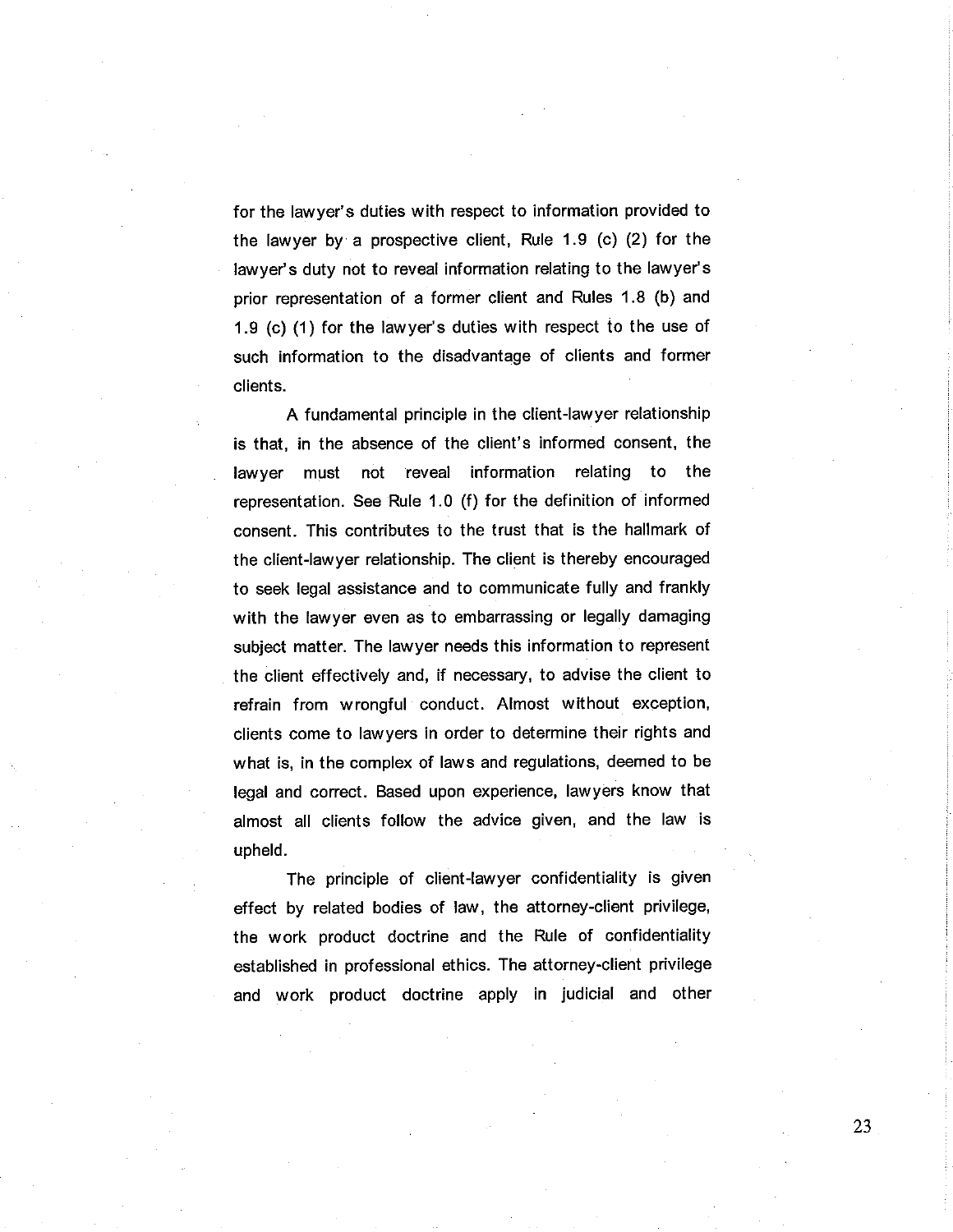proceedings in which a lawyer may be called as a witness or otherwise required to produce evidence concerning a client. The Rule of client-lawyer confidentiality applies in situations other than those where evidence is sought from the lawyer through compulsion of law. The confidentiality Rule, for example, applies not only to matters communicated in confidence by the client but also to all information relating to the representation, whatever its source. A lawyer may not disclose such information except as authorized or required by the Rules of Professional Conduct or other law. See âlso Scope.

Subsection (a) prohibits a lawyer from revealing information relating to the representation of a client. This prohibition also applies to disclosures by a lawyer that do not in themselves reveal protected information but could reasonably lead to the discovery of such information by a third person. A lawyer's use of a hypothetical to discuss issues relating to the representation is permissible so long as there is no reasonable likelihood that the listener will be able to ascertain the identity of the client or the situation involved.

Authorized Disclosure. Except to the extent that the client's instructions or special circumstances limit that authority, a lawyer is impliedly authorized to make disclosures about a client when appropriate in carrying out the representation. ln some situations, for example, a lawyer may be impliedly authorized to admit a fact that cannot properly be disputed to make a disclosure that facilitates a satisfactory conclusion to a matter. Lawyers in a firm may, in the course of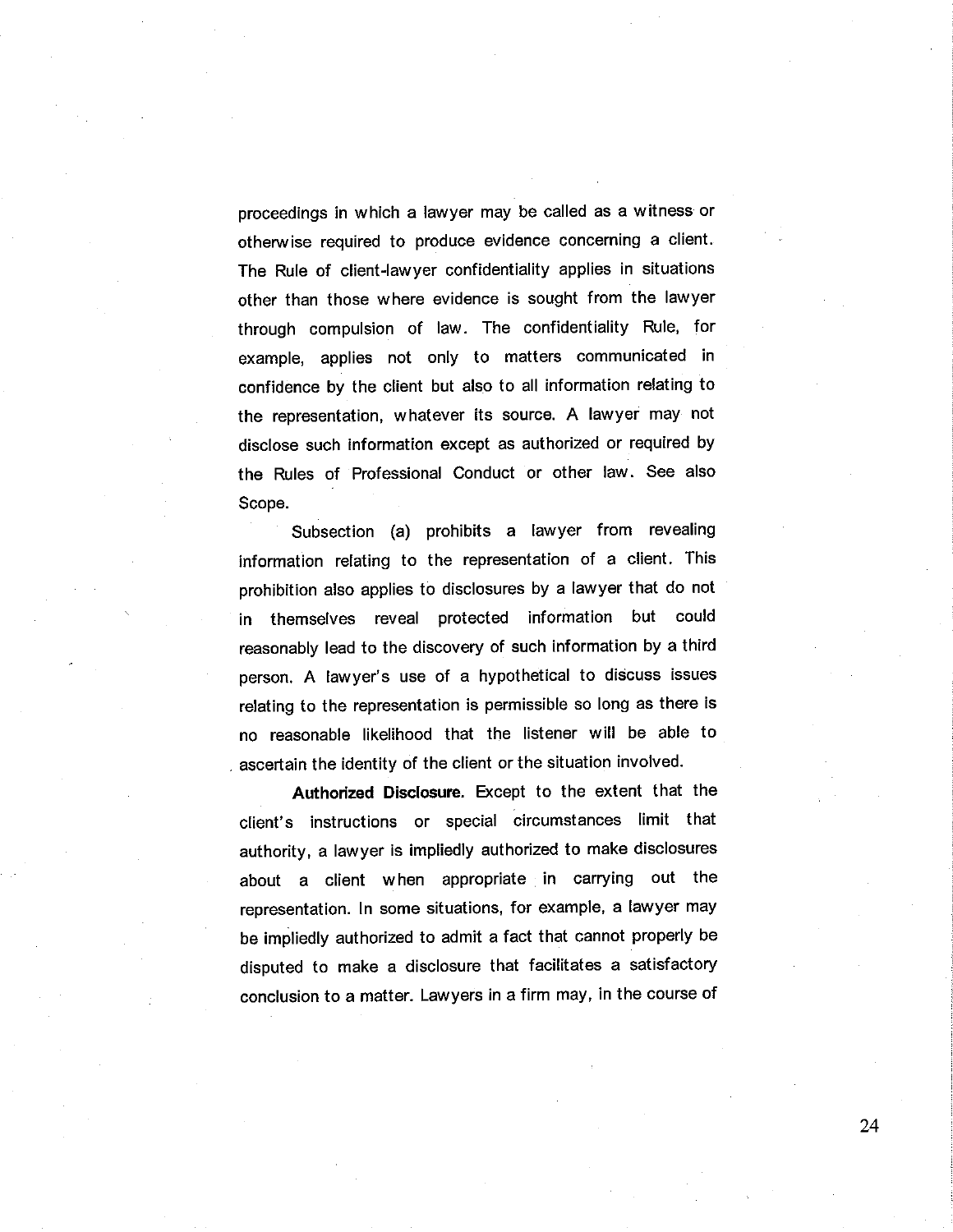the firm's practice, disclose to each other information relating to a client of the firm, unless the client has instructed that particular information be confined to specific lawyers.

Disclosure Adverse to Clíent. Although the public interest is usually best served by a strict rule requiring lawyers to preserve the confidentiality of information relating to the representation of their clients, the confidentiality Rule is subject to limited exceptions. Subsection (b) recognizes the overriding value of life and physical integrity and requires disclosure in certain circumstances.

Subsection (c) (1) is a limited exception to the Rule of confidentiality that permits the lawyer to reveal information to the extent necessary to enable affected persons or appropriate authorities to prevent the client from committing a crime or fraud, as defined in Rule 1.0 (e), that is likely to result in substantial injury to the financial or property interests of another. Such a serious abuse of the client-lawyer relationship by the client forfeits the protection of this Rule. The client can, of course, prevent such disclosure by refraining from the wrongful conduct. Although subsection (c) (1 ) does not require the lawyer to reveal the client's misconduct, the lawyer may not counsel or assist the client in conduct the lawyer knows is criminal or fraudulent. See Rule 1.2 (d). See also Rule 1.16 with respect to the lawyer's obligation or right to withdraw from the representation of the client in such circumstances, and Rule 1.13 (c), which permits the lawyer, where the client is an organization, to reveal information relating to the representation in limited circumstances.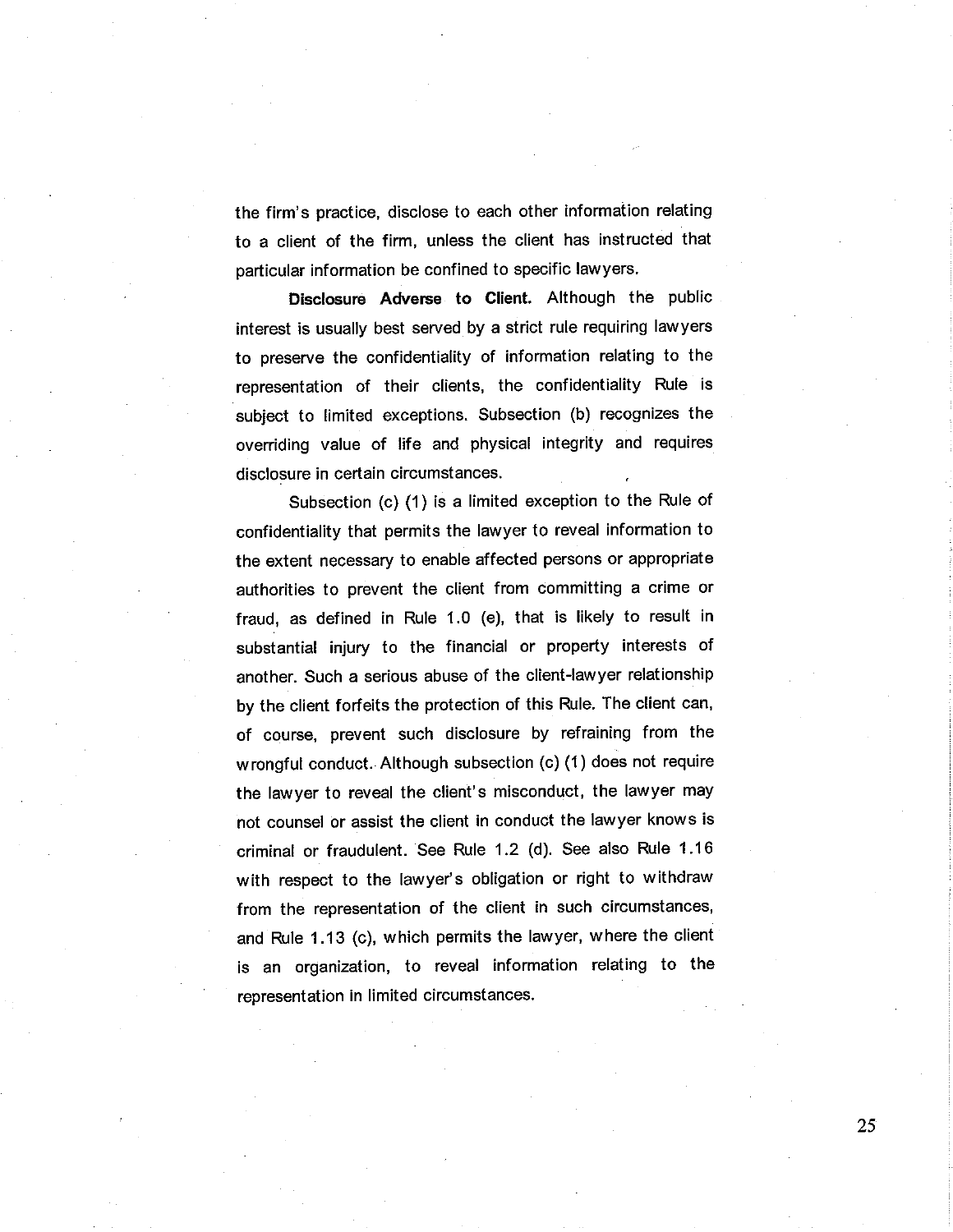Subsection (c) (2) addresses the situation in which the lawyer does not learn of the client's crime or fraud until after it has been consummated. Although the client no longer has the option of preventing disclosure by refraining from the wrongful conduct, there will be situations in which the loss suffered by the affected person can be prevented, rectified or mitigated. ln such situations, the lawyer may disclose information relating to the representation to the extent necessary to enable the affected persons to prevent or mitigate reasonably certain losses or to attempt to recoup their losses. Subsection (c) (2) does not apply when a person who has committed a crime or fraud thereafter employs a lawyer for representation concerning that offense.

A lawyer's confidentiality obligations do not preclude a lawyer from securing confidential legal advice about the lawyer's personal responsibility to comply with these Rules. ln most situations, disclosing information to secure such advice will be impliedly authorized for the lawyer to carry out the representation. Even when the disclosure is not impliedly authorized, subsection (c) (3) permits such disclosure because of the importance of a lawyer's compliance with the Rules of Professional Conduct. The lawyer's right to disclose such information to a second lawyer pursuant to subsection (c) (3) does not give the second lawyer the duty or right to disclose such information under subsections (b), (c) and (d). The first lawyer's client does not become the client of the second lawyer just because the first lawyer seeks the second lawyer's advice under (c) (3).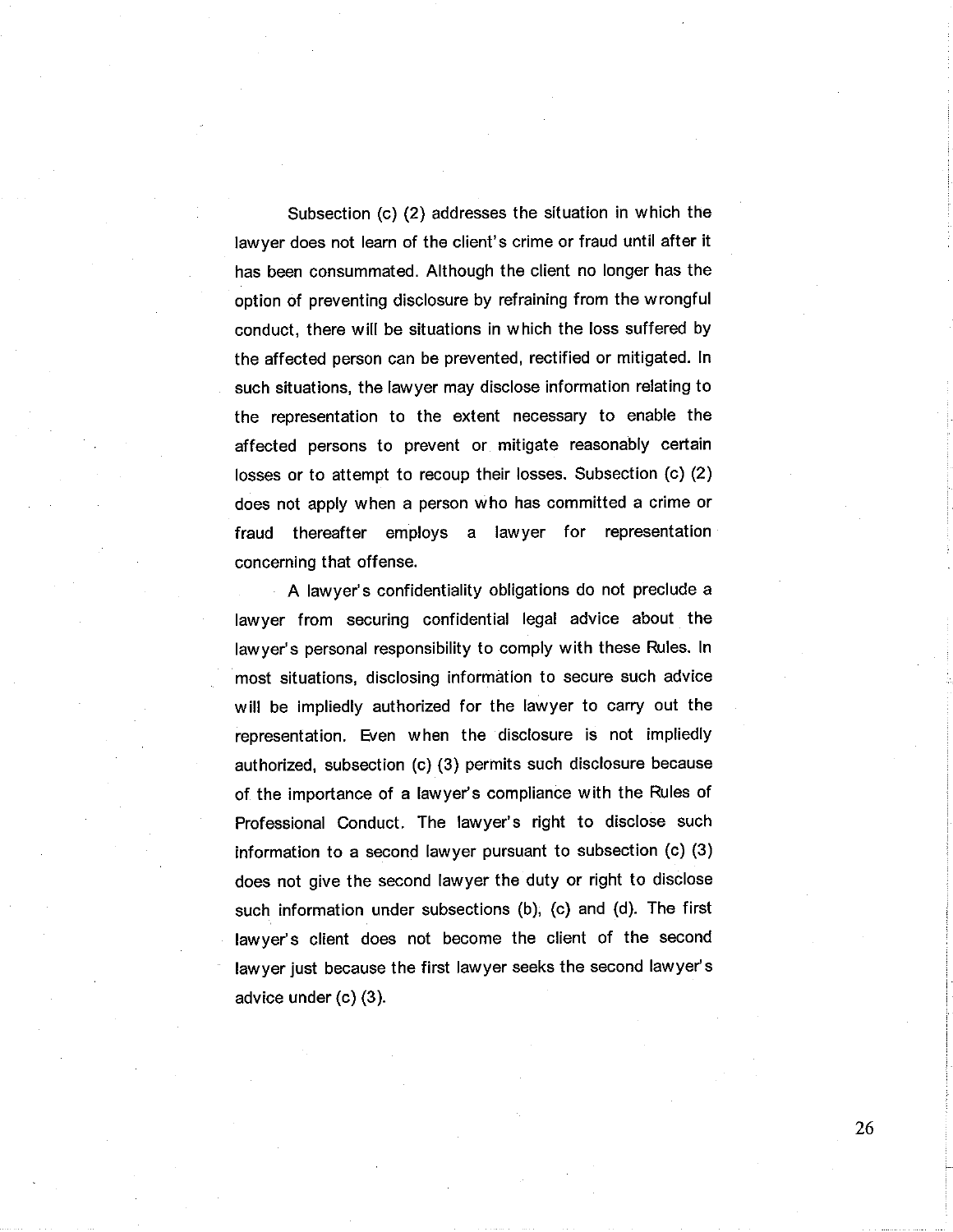Subsection (c) (5) recognizes that lawyers in different firms mav need to disclose limited information to each other to detect and resolve conflicts of interest, such as when a lawyer is considerinq an association with another firm, two or more firms are considering a merger, or a lawyer is considering the purchase of a law oractice. See Rule 1.17. Comment. Under these circumstances, lawyers and law firms are permitted to disclose limited information, but only once substantive discussions regarding the new relationship have occurred. Any such disclosure should ordinarily include no more than the identity of the persons and entities involved in a matter, a brief summary of the general issues involved, and information about whether the matter has terminated. Even this limited information. however, should be disclosed onlv to the extent reasonably necessary to detect and resolve conflicts of interest that might arise from the possible new relationship. Moreover, the disclosure of any information is prohibited if it would compromise the attorney-client privilege or otherwise prejudice the client (e.g., the fact that a corporate client is seeking advice on a corporate takeover that has not been publicly announced: that a person consulted a lawyer about the possibility of divorce before the person's intentions are known to the person's spouse; or that a person has consulted a lawyer about a criminal investigation that has not led to a public charge). Under those circumstances. subsection (a) prohibits disclosure unless the client or former client gives informed consent. A lawyer's fiduciary duty to the lawyer's firm may also govern a lawyer's conduct when exploring an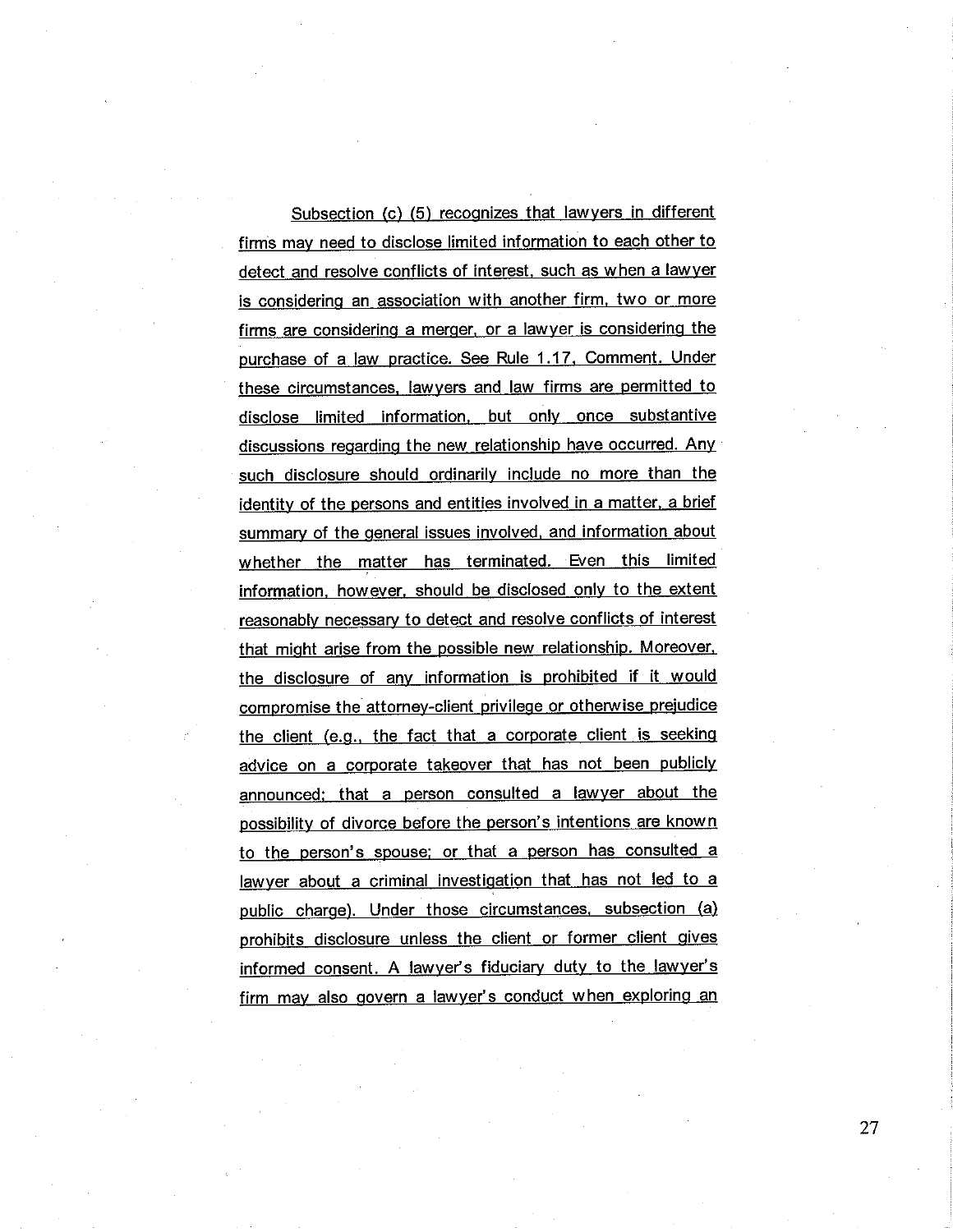association with another firm and is beyond the scope of these Rules. Anv information disclosed oursuant to subsection (c) (5) may be used or further disclosed only to the extent necessary to detect and resolve conflicts of interest. Subsection (c) (5) does not restrict the use of information acquired by means independent of any disclosure pursuant to subsection  $(c)$   $(5)$ . Subsection (c) (5) also does not affect the disclosure of information within a law firm when the disclosure is otherwise authorized. such as when a lawver in a firm discloses information to another lawyer in the same firm to detect and resolve conflicts of interest that could arise in connection with undertaking a new representation.

Where a legal claim or disciplinary charge alleges complicity of the lawyer in a client's conduct or other misconduct of the lawyer involving representation of the client, the lawyer may respond to the extent the lawyer reasonably believes necessary to establish a defense. The same is true with respect to a claim involving the conduct or representation of a former client. Such a charge can arise in a civil, criminal, disciplinary or other proceeding and can be based on a wrong allegedly committed by the lawyer against the client or on a wrong alleged by a third person, for example, a person claiming to have been defrauded by the lawyer and client acting together. The lawyer's right to respond arises when an assertion of such complicity has been made. Subsection (d) does not require the lawyer to await the commencement of an action or proceeding that charges such complicity, so that the defense may be established by responding directly to a third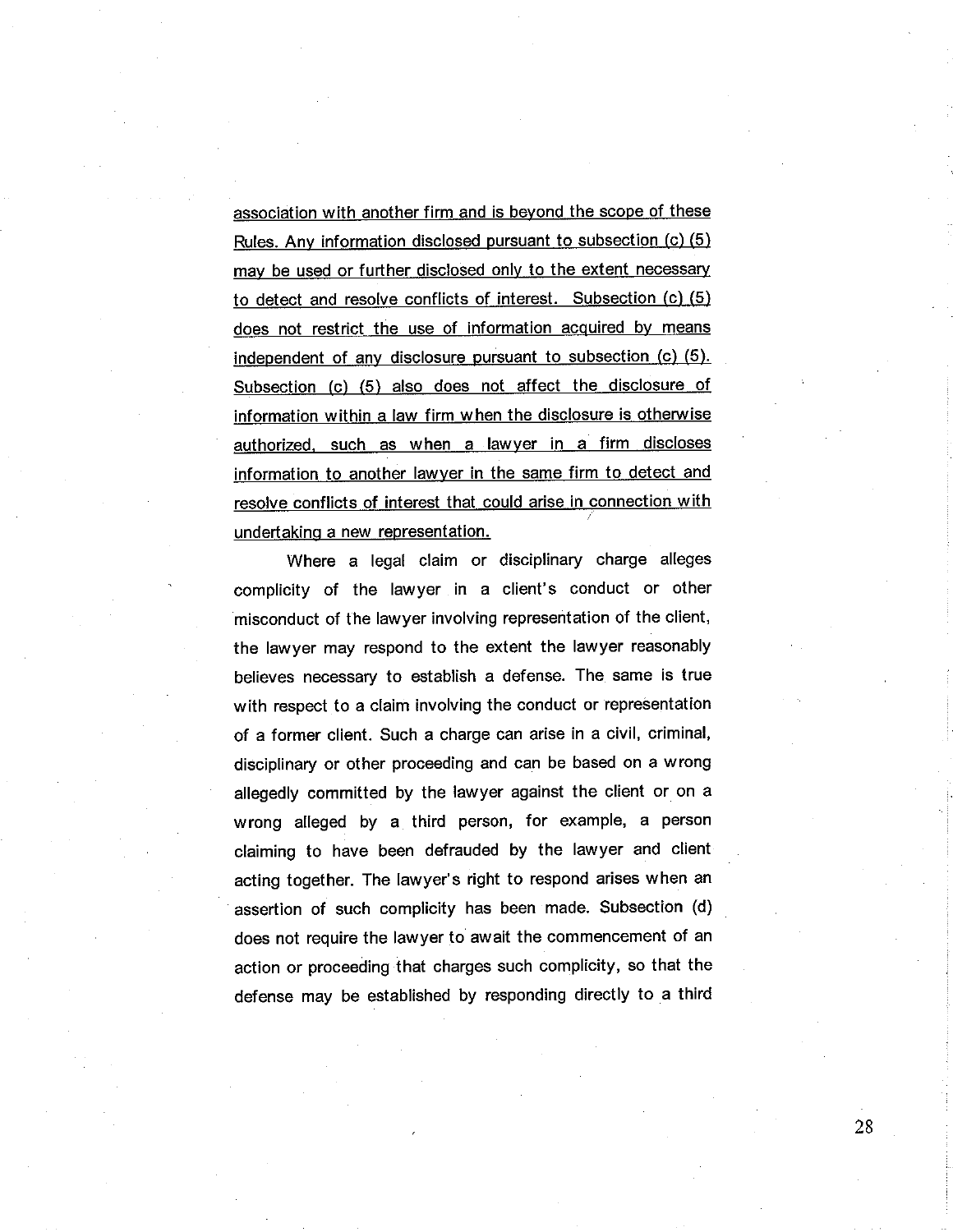party who has made such an assertion. The right to defend also applies, of course, where a proceeding has been commenced.

A lawyer entitled to a fee is permitted by subsection (d) to prove the services rendered in an action to collect it. This aspect of the rule expresses the principle that the beneficiary of â fiduciary relationship may not exploit it to the detriment of the fiduciary.

Other law may require that a lawyer disclose information about a client. Whether such a law supersedes Rule 1.6 is a question of law beyond the scope of these Rules. When disclosure of information relating to the representation appears to be required by other law, the lawyer must discuss the matter with the client to the extent required by Rule 1.4. lf, however, the other law supersedes this Rule and requires disclosure, subsection (c) (4) permits the lawyer to make such disclosures as are necessary to comply with the law.

A lawyer may be ordered to reveal information relating to the representation of a client by a court or by another tribunal or governmental entity claiming authority pursuant to other law to compel the disclosure. Absent informed consent of the client to do otherwise, the lawyer should assert on behalf of the client all nonfrivolous claims that the order is not authorized by other law or that the information sought is protected against disclosure by the attorney-client privilege or other applicable law. ln the event of an adverse ruling, the lawyer must consult with the client about the possibility of appeal to the extent required by Rule 1.4. Unless review is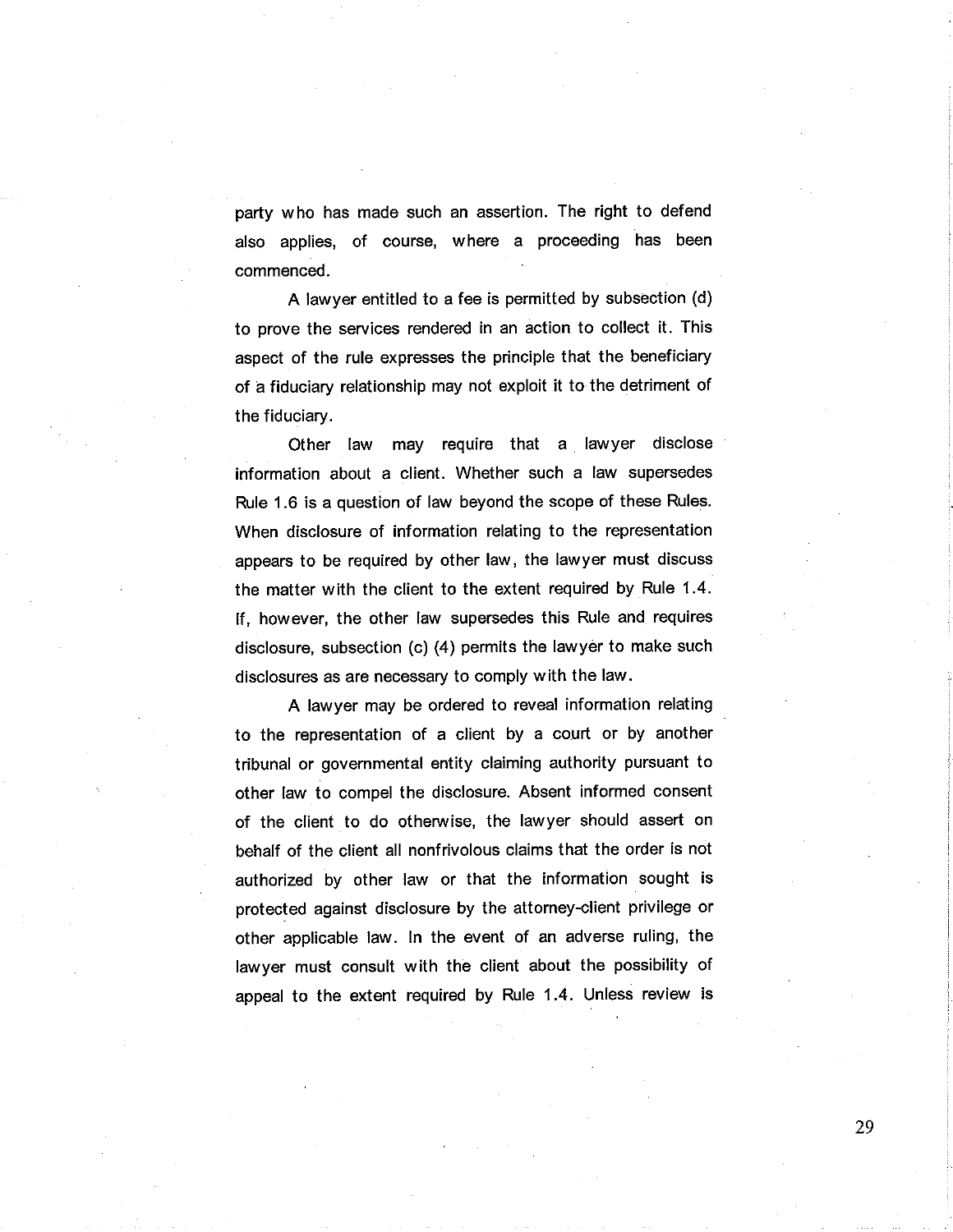sought, however, subsection (c) (4) permits the lawyer to comply with the court's order.

Subsection (b) requires and subsection (c) permits disclosure only to the extent the lawyer reasonably believes the disclosure is necessary to accomplish one of the purposes specified. Where practicable, the lawyer should first seek to persuade the client to take suitable action to obviate the need for disclosure. ln any case, a disclosure adverse to the client's interest should be no greater than the lawyer reasonably believes necessary to accomplish the purpose. lf the disclosure will be made in connection with a judicial proceeding, the disclosure should be made in a manner that limits access to the information to the tribunal or other persons having a need to know it and appropriate protective orders or other arrangements should be sought by the lawyer to the fullest extent practicable.

Subsection (c) permits but does not require the disclosure of information relating to a client's representation to accomplish the purposes specified in subsections (c) (1) through (c) (4). ln exercising the discretion conferred by this Rule, the lawyer may consider such factors as the nature of the lawyer's relationship with the client and with those who might be injured by the client, the lawyer's own involvement in the transaction and factors that may extenuate the conduct in question. A lawyer's decision not to disclose as permitted by subsection (c) does not violate this Rule. Disclosure may be required, however, by other Rules. Some Rules require disclosure only if such disclosure would be permitted by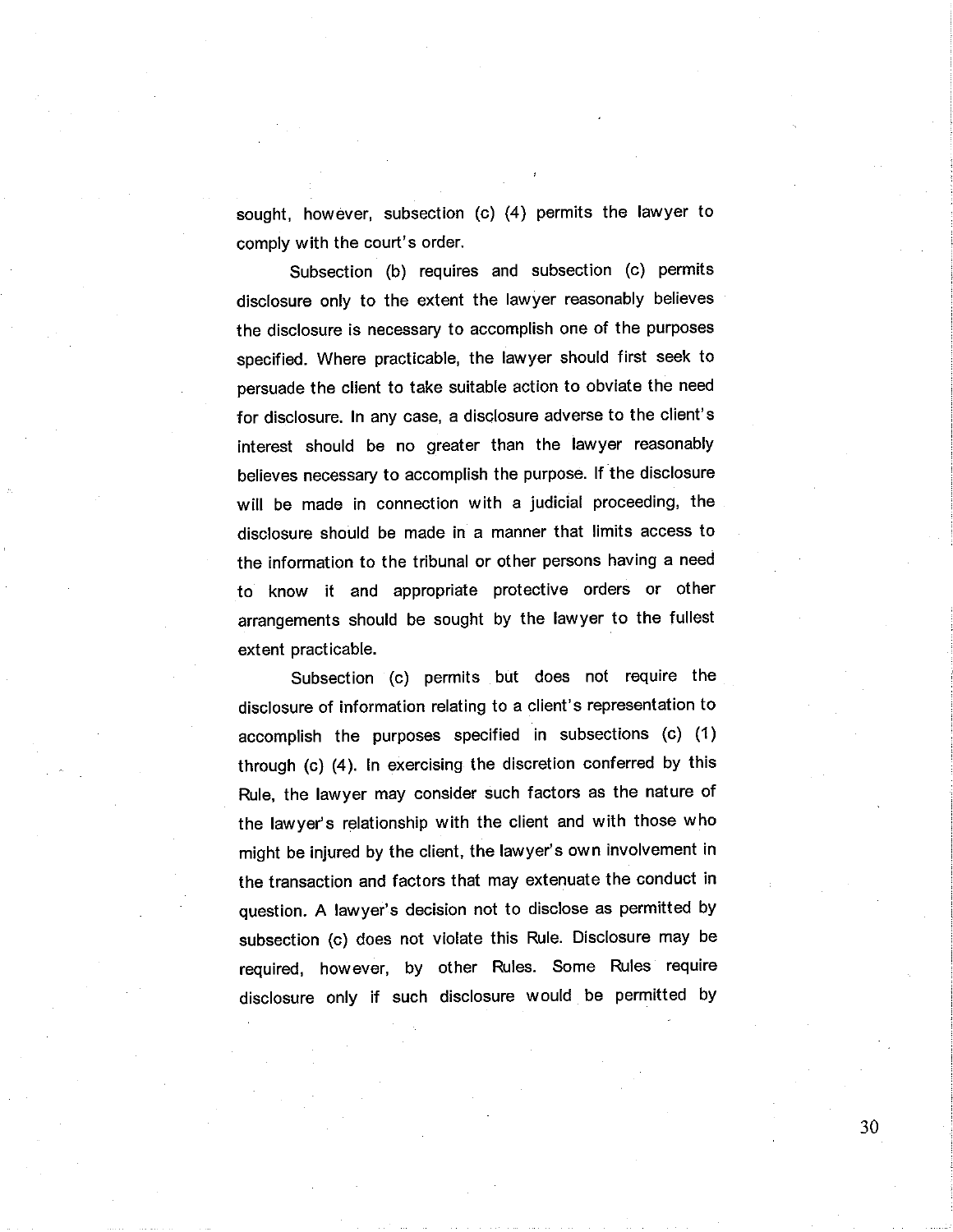subsection (b). See Rules  $1.2$  (d),  $4.1$  (b),  $8.1$  and  $8.3$ . Rule 3.3, on the other hand, requires disclosure in some circumstances regardless of whether such disclosure is permitted by this Rule. See Rule 3.3 (c).

Acting Competently to Preserve Confidentiality. Subsection (c) requires a  $[A]$  lawyer [must] to act competently to safeguard information relating to the representation of <sup>a</sup> client against inadvertent or unauthorized disclosure by the lawyer or other persons who are participating in the representation of the client or who are subject to the lawyer's supervision. See Rules 1.1, 5.1 and 5.3. The unauthorized access to, or the inadvertent or unauthorized disclosure of, information relating to the representation of a client does not constitute a violation of subsection (c) if the law yer has made reasonable efforts to prevent the access or disclosure. Factors to be considered in determininq the reasonableness of the lawyer's efforts include, but are not limited to, the sensitivity of the information. the likelihood of disclosure if additional safeguards are not employed, the cost of employing additional safeguards, the difficulty of implementing the safeguards, and the extent to which the safeguards adversely affect the lawyer's ability to represent clients (e.g., by making a device or important piece of software excessively difficult to use). A client may require the lawyer to implement special security measures not required by this Rule or may give informed consent to forqo security measures that would otherwise be required bv this Rule. Whether a lawyer mav be required to take additional steps to safeguard a client's information in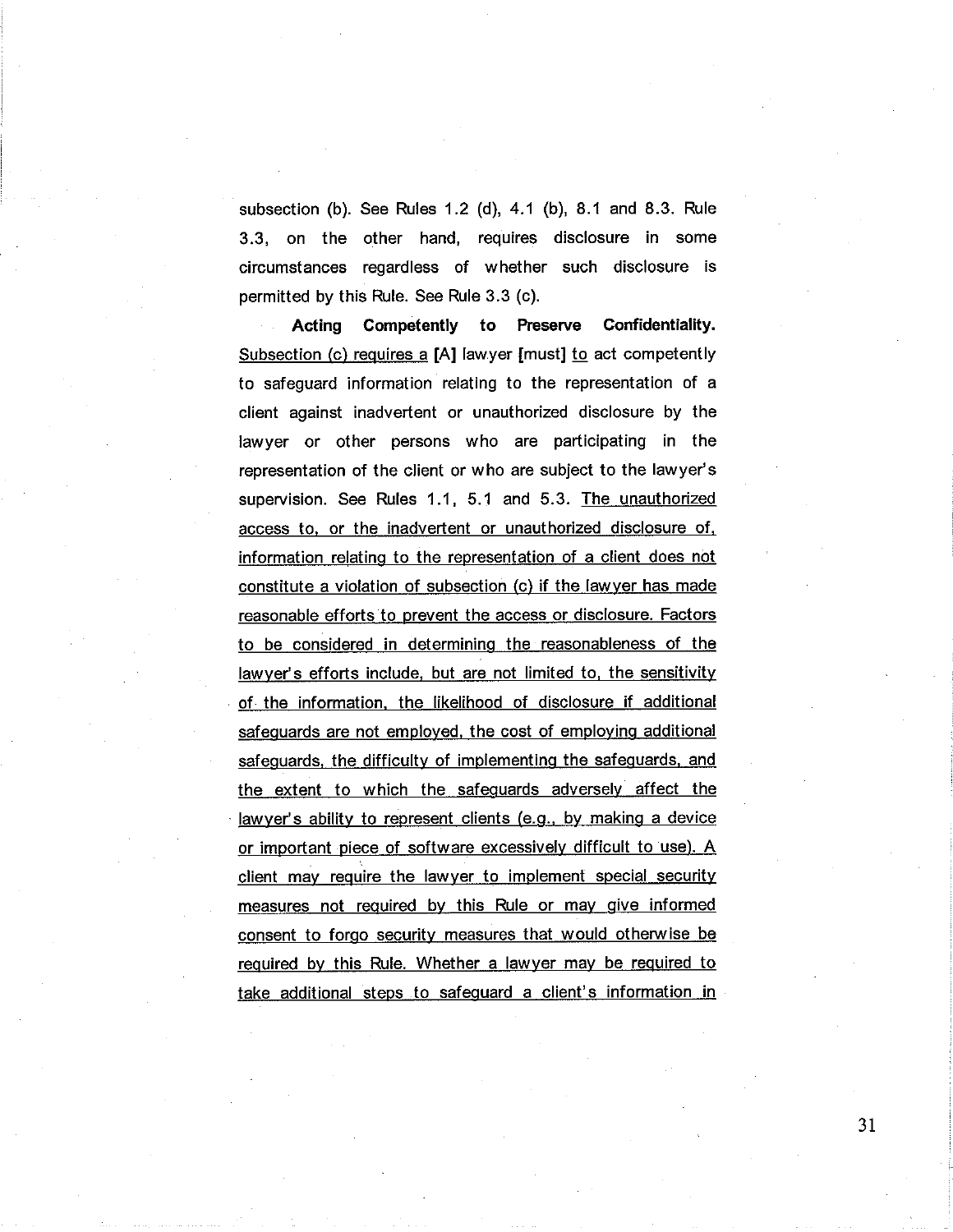order to comply with other law. such as state and federal laws that govern data privacy or that impose notification requirements upon the loss of, or unauthorized access to, electronic information, is beyond the scope of these Rules. For a lawyer's duties when sharing information with nonlawyers outside the lawyer's own firm. see Rule 5.3. Official Commentary.

When transmitting a communication that includes information relating to the representation of a client, the lawyer must take reasonable precautions to prevent the information from coming into the hands of unintended recipients. This duty, however, does not require that the lawyer use special security measures if the method of communication affords a reasonable expectation of privacy. Special circumstances, however, may warrant special precautions. Factors to be considered in determining the reasonableness of the lawyer's expectation of confidentiality include the sensitivity of the information and the extent to which the privacy of the communication is protected by law or by a confidentiality agreement. A client may require the lawyer to implement special security measures not required by this Rule or may give informed consent to the use of a means of communication that would otherwise be prohibited by this Rule. Whether a lawver mav be required to take additional steps in order to comply with other law, such as state and federal laws that govern data privacy, is beyond the scope of these Rules.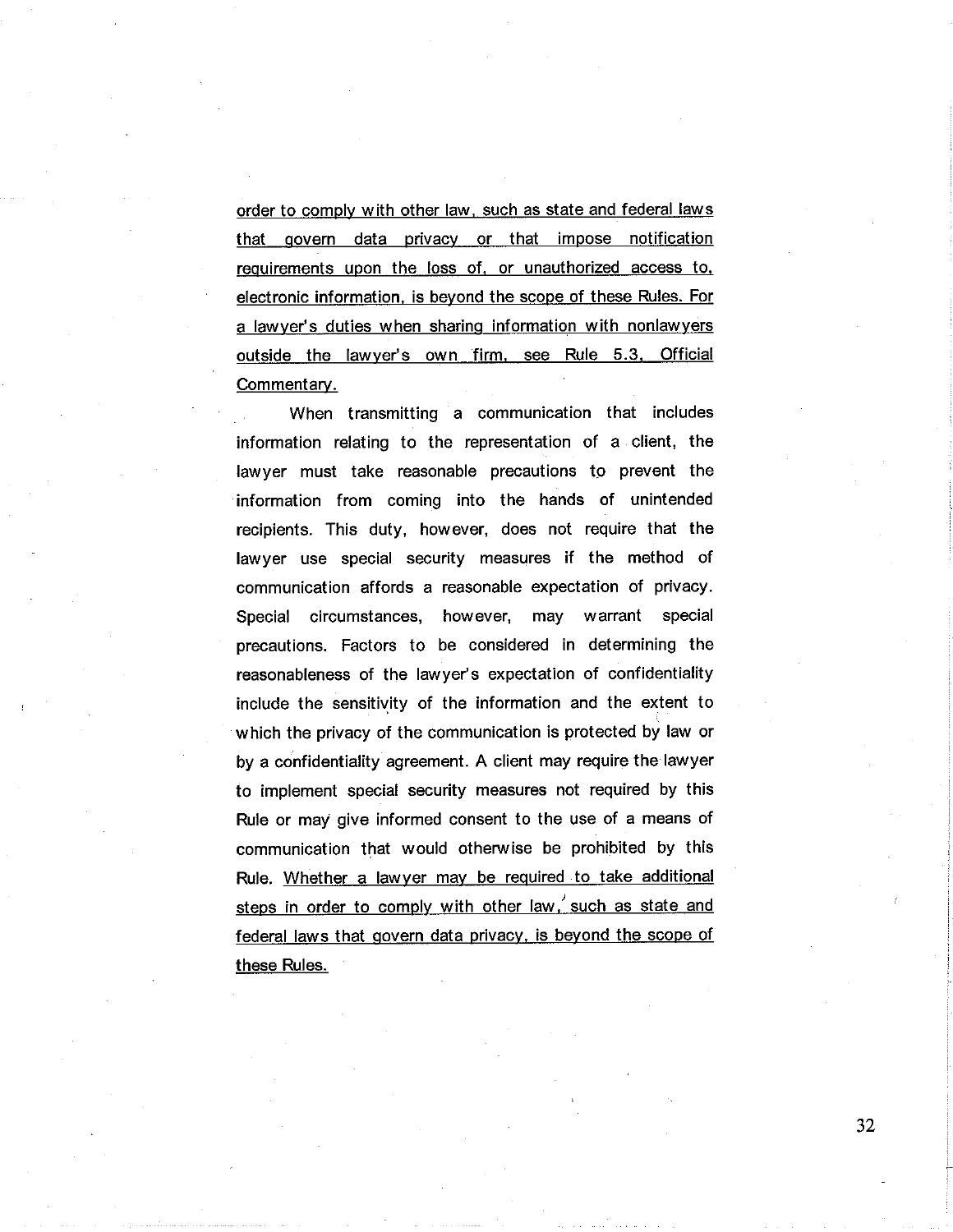Former Client. The duty of confidentiality continues after the client-lawyer relationship has terminated. See Rule 1.9 (c)  $(2)$ . See Rule 1.9  $(c)$   $(1)$  for the prohibition against using such information to the disadvantage of the former client.

Rule 1.10. lmputation of Conflícts of lnterest: General Rule

(a) While lawyers are associated in a firm, none of them shall knowingly represent a client when any one of them practicing alone would be prohibited from doing so by Rules 1.7 or 1 .9, unless:

(1) the prohibition is based on a personal interest of the disqualified lawyer and does not present a significant risk of materially limiting the representation of the client by the remaining lawyers in the firm; or

(2) the prohibition is based upon Rule 1.9 (a) or 1.9 (b) and arises out of the disqualified lawyer's association with a prior firm, and

(A) the disqualified lawyer is timely screened from any participation in the matter and is apportioned no part of the fee therefrom;

(B) written notice is promptly given to any affected former client to enable the former client to ascertain compliance w¡th the provisions of this Rule, which shall include a description of the screening procedures employed; <sup>a</sup> statement of the firm's and of the screened lawyer's compliance with these Rules; a statement that review may be available before a tribunal; and an agreement by the firm to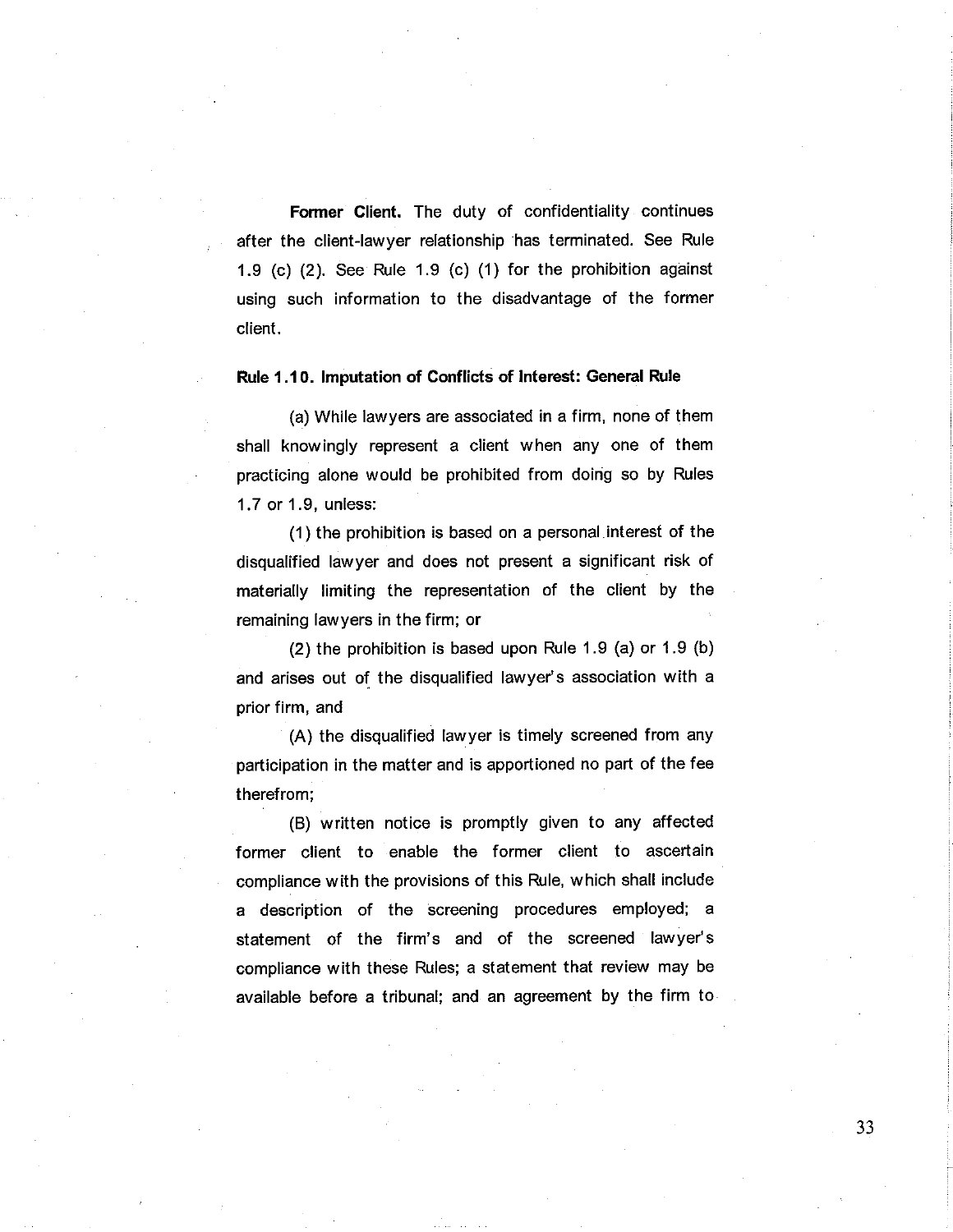respond promptly to any written inquiries or objections by the former client about the screening procedures; and

(C) certifications of compliance with these Rules and with the screening procedures are provided to the former client by the screened lawyer and by a partner of the firm, at reasonable intervals upon the former client's written request and upon termination of the screening procedures.

(b) When a lawyer has terminated an association with a firm, the firm is not prohibited from thereafter representing a person with interests materially adverse to those of a client represented by the formerly associated lawyer and not currently represented by the firm, unless:

(1) The matter is the same or substantially related to that in which the formerly associated lawyer represented the client; and

(2) Any lawyer remaining in the firm has information protected by Rules 1.6 and 1.9 (c) that ís material to the matter.

(c) A disqualification prescribed by this Rule may be waived by the affected client under the conditions stated in Rule 1 .7.

(d) The disqualification of lawyers associated in a firm with former or current government lawyers is governed by Rule 1.11.

COMMENTARY: Definition of "Firm." For purposes of the Rules of Professional Conduct, the term "firm" denotes lawyers in a law partnership, professional corporation, sole proprietorship or other association authorized to practice law;